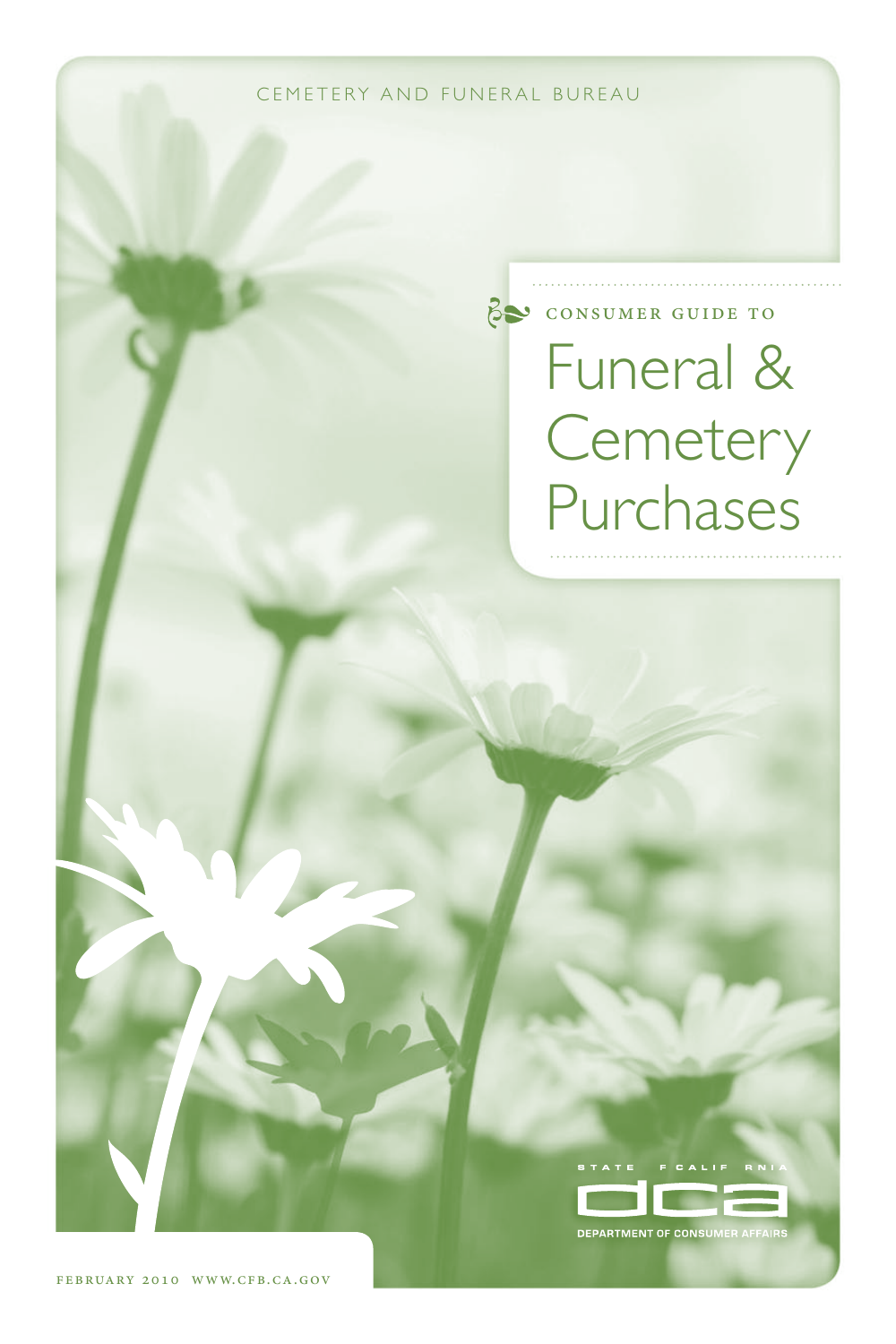# Table of Contents

| Disposition Arrangements • Prices • Embalming • Cremation •<br>Burial • Home Death Care • Coroner Fees • |
|----------------------------------------------------------------------------------------------------------|
| Retail Casket Sellers                                                                                    |
|                                                                                                          |
| For a Loved One • For Yourself • Check the License Status •                                              |
| Compare Prices and Services • Prearrangement •                                                           |
| Prepayment Options                                                                                       |
|                                                                                                          |
| Purchasing Items Elsewhere • Multiple-Depth Graves                                                       |
|                                                                                                          |
| Disposition of Cremated Remains • Scattering                                                             |
| <b>SPECIAL CIRCUMSTANCES</b>                                                                             |
| Death Out of State . Death Out of the Country .                                                          |
| <b>Donation for Medical Purposes</b>                                                                     |
|                                                                                                          |
|                                                                                                          |
|                                                                                                          |
|                                                                                                          |

California Department of Consumer Affairs Cemetery & Funeral Bureau 1625 N. Market Blvd., Suite S-208 Sacramento, CA 95834 (800) 952-5210 | TDD (800) 326-2297 (916) 574-7870

This publication may be copied if:

- • The text is not changed or misrepresented.
- • Credit is given to the Department of Consumer Affairs' Cemetery and Funeral Bureau.
- • All copies are distributed free of charge.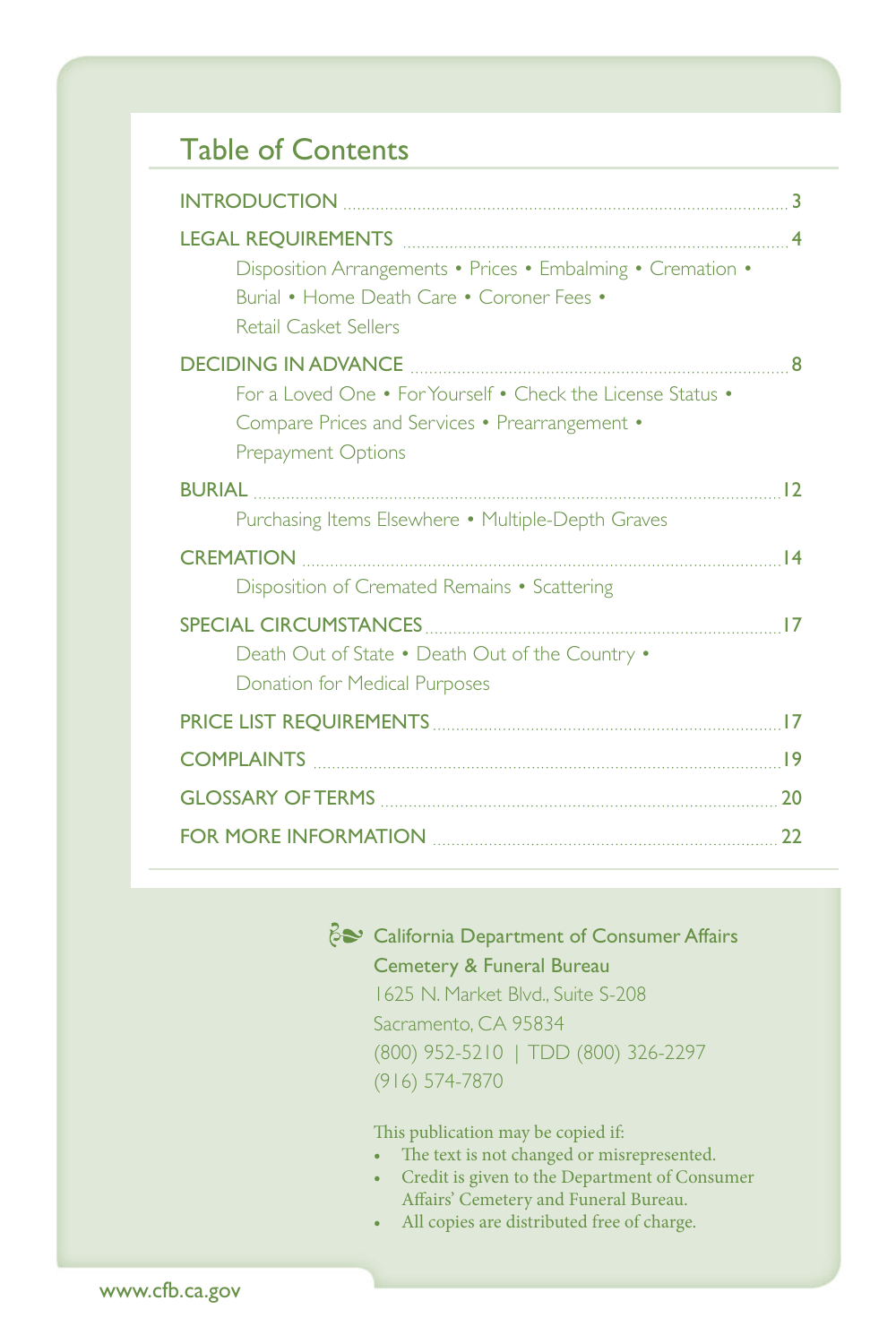$\delta$  The death of a loved one is one of the most traumatic experiences any of us will ever have.The California Department of Consumer Affairs' Cemetery and Funeral Bureau has developed this booklet to assist you in making the difficult decisions about funeral and cemetery arrangements for yourself or someone close to you. By asking the right questions, comparing prices and services, and making informed decisions, you can make arrangements that are meaningful to your family and control the costs for yourself and your survivors.

The Cemetery and Funeral Bureau licenses and regulates, and investigates complaints against, California funeral establishments, funeral directors, embalmers, apprentice embalmers, cemetery brokers, cemetery salespersons, cemetery managers, cremated remains disposers, crematories, crematory managers and the nearly 200 fraternal and private cemeteries in the State.

If you need help with a cemetery or funeral issue, visit the Bureau's Web site at **www.cfb.ca.gov** or call the Department of Consumer Affairs' Consumer Information Center at (800) 952-5210.

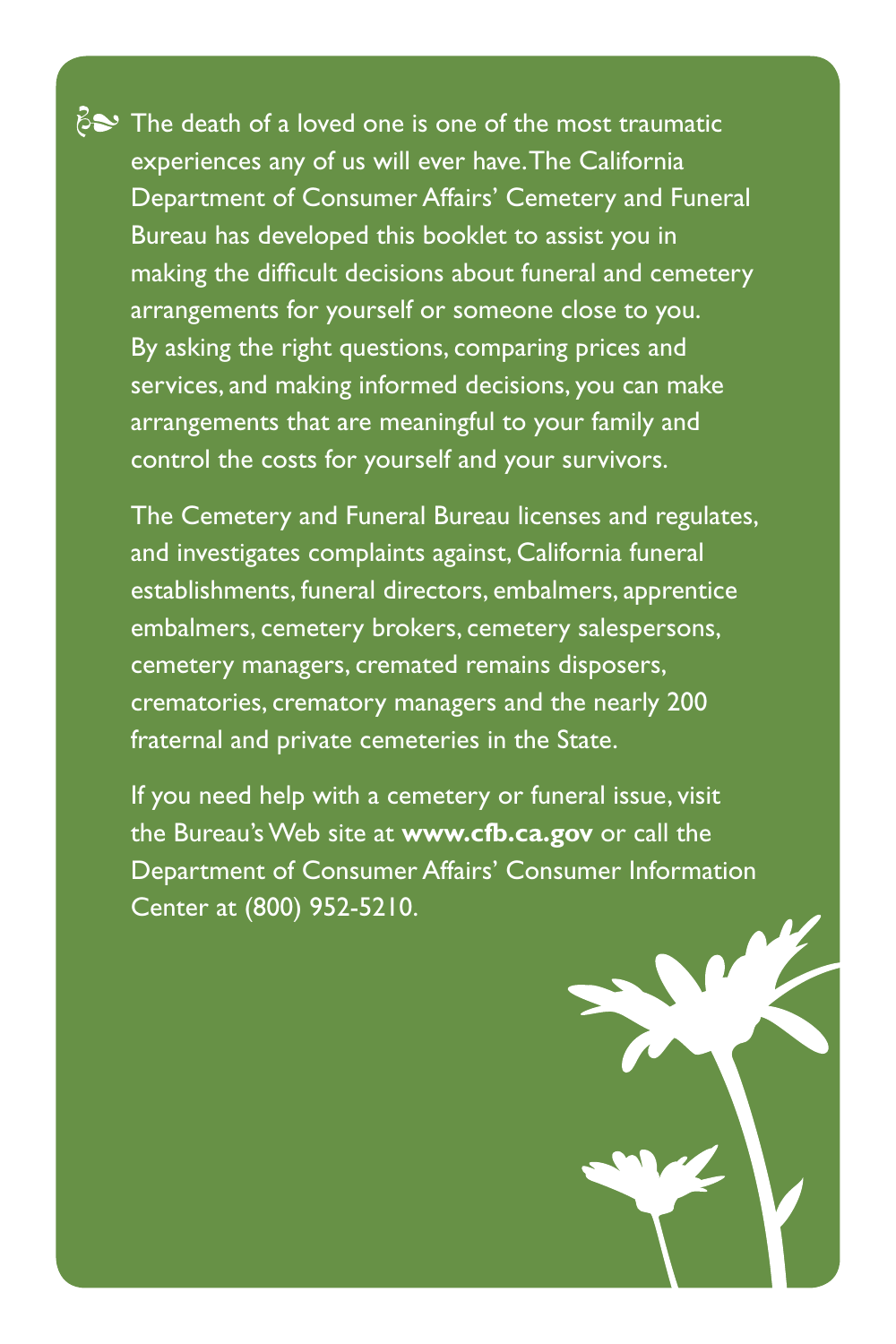# **Legal Requirements**

#### Disposition Arrangements

 California law lists those who have the right, duty, and responsibility to make decisions about disposition arrangements after a person's death. They are, in order:

- **i** A person, prior to his or her death.
- $\approx$  An agent under a power of attorney for health care.
- $\epsilon$  The surviving competent spouse, or the registered domestic partner. partner.
- $\&$  The surviving competent adult child or the majority of the surviving competent adult children. competent adult
- **i** The surviving competent parent or parents.
- $\approx$  The surviving competent adult sibling or the majority of the surviving competent adult siblings.
- $\epsilon$  The surviving competent adult person or the majority of the surviving competent adult persons, in the next degree of kinship. surviving competent adult persons, in the next degree of kinship.

#### *Details*:

 A person may direct in writing the disposition of his or her remains and specify the funeral goods and services desired. Unless there is a written statement to the contrary that is signed and dated by the person, these directions may not be changed in any material way except as required by law.

 The law protects a person after death providing that:

- 1) The written directions are clear and complete; and
- 2) Arrangement for payment of final services via trusts, insurance, commitments by others, or any other means have been made which precludes the payment of money by the survivors(s) who might otherwise have the right to control disposition.
	- $\approx$  Instead of giving written instructions, a person may give the right and duty of disposition to an agent under a power of attorney for health care or an advance health care directive.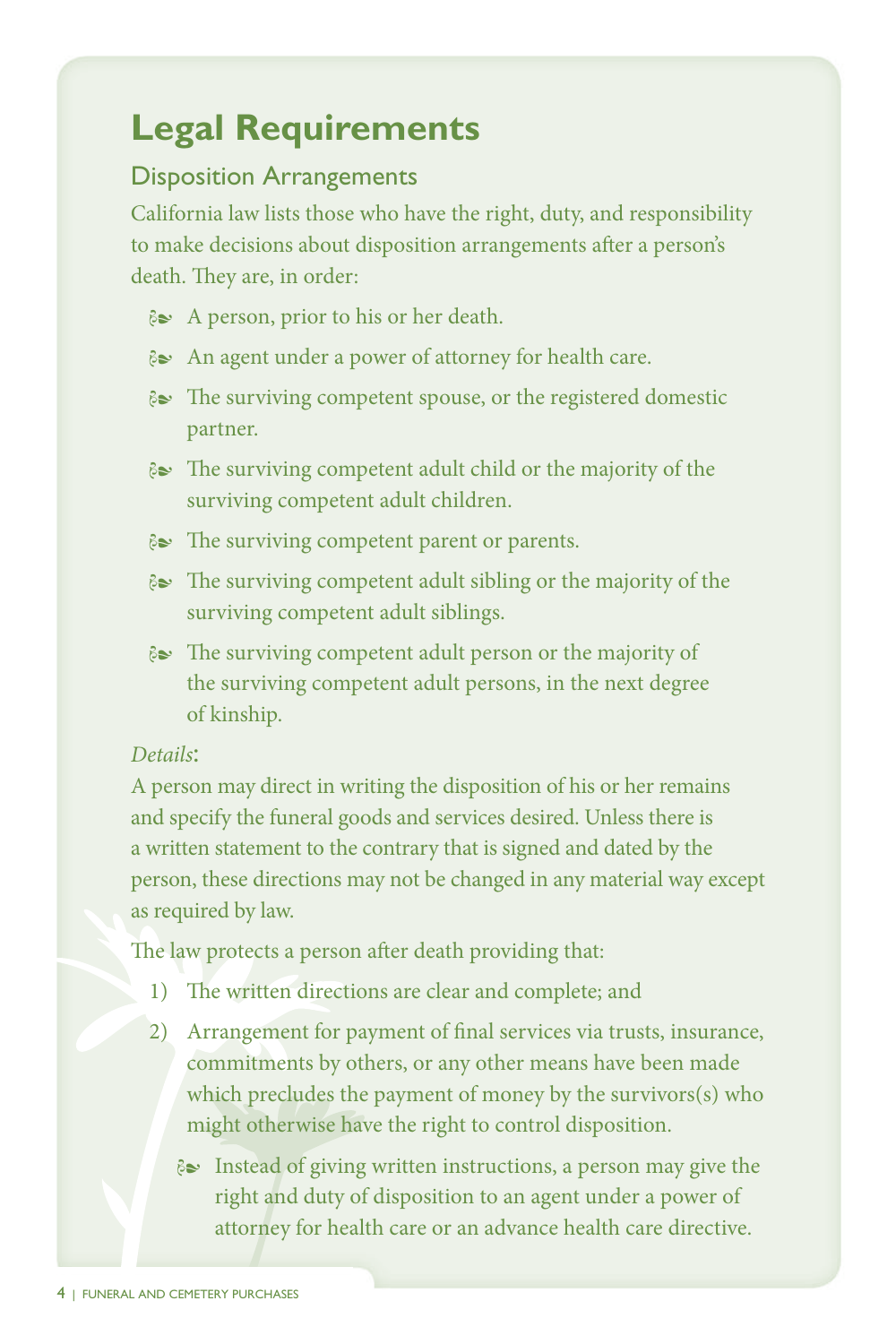This agent will have the full right to act and control the decedent's disposition unless the power of attorney or an advance health care directive limits or removes that right.

- $\approx$  In the absence of a written directive or power of attorney for health care, the right and duty of disposition next moves to a surviving competent spouse or registered domestic partner or written instructions have been given pursuant to the preceding paragraph.
- $\approx$  To be considered a registered domestic partner in California, a person must have filed a Declaration of Domestic Partnership with the Secretary of State under Family Law Code Section 297.
- $\approx$  In the absence of the above documents and people, the right and duty of disposition would fall to the surviving competent adult child or the majority of the surviving competent adult children, then the competent parent or parents, then the competent adult sibling or the majority of the surviving competent adult siblings and then the competent adult person or the majority of the surviving competent adult persons, in the next degree of kinship.

 In addition, the law governs issues such as the time in which family members must act, what occurs if all members cannot be located or cannot agree on what is to be done, and who is responsible for the costs of disposition. Be sure to review and understand all the provisions of law when you are considering these choices.

*(NOTE: Exceptions may apply in certain situations. You have the right to select a different person to make the decisions about your arrangements, if you wish. You may wish to consult with an attorney about including such instructions in your will or in another written document, such as a power of attorney for health care. Be sure to provide copies of your instructions to family members and keep your own copy in a handy place.)* 

#### Prices

 The law requires funeral establishments to quote prices over the telephone and to give you a General Price List (GPL) and a Casket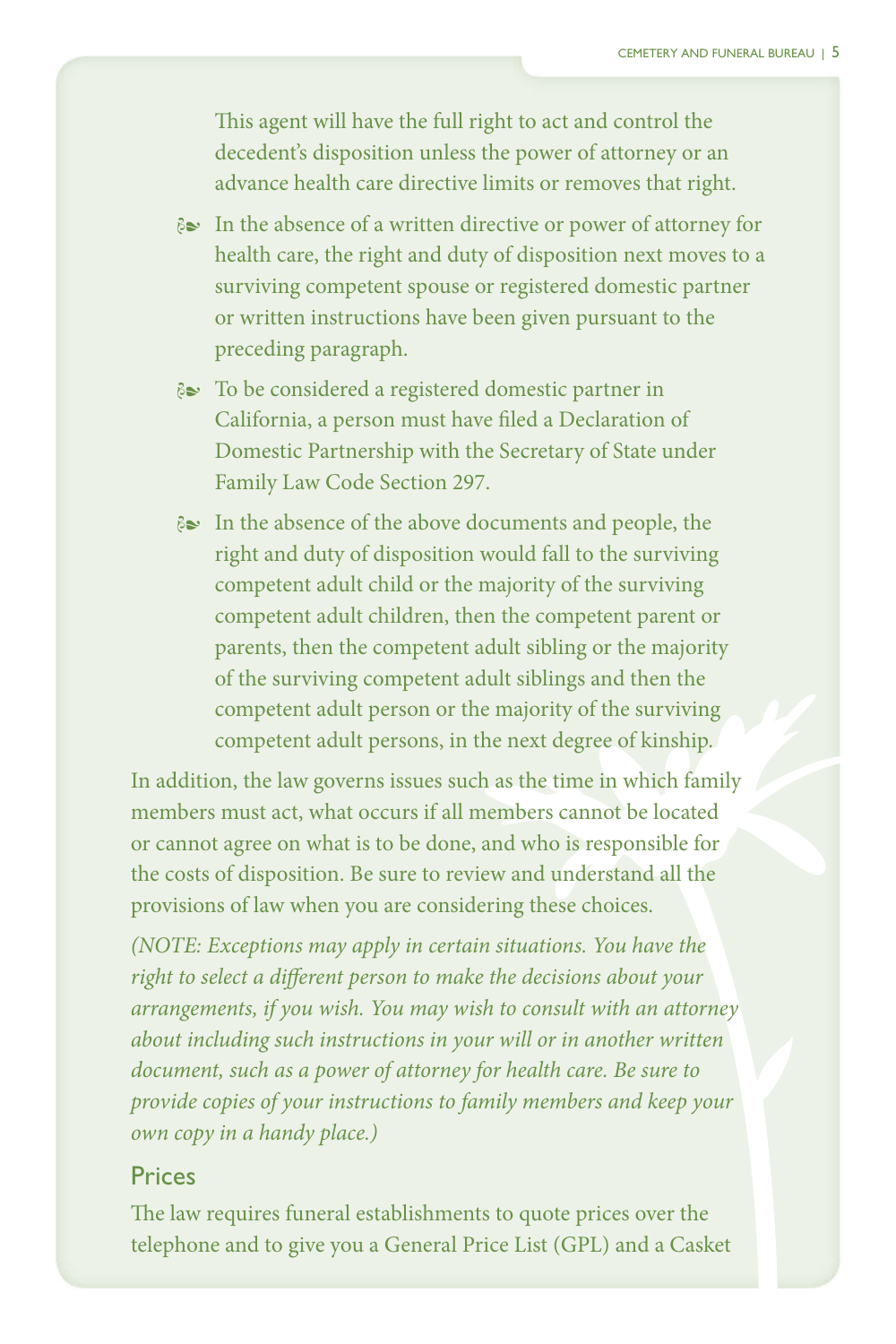Price List (CPL) when you inquire in person about arrangements and prices. If the funeral establishment sells outer burial containers, it must also provide you prices for those containers, either as part of the GPL or on a separate price list. *(For more information, see Price List Requirements, page 17.)* 

 When you contract for services with a funeral establishment, the law requires it to give you an itemized statement of your choices, including estimates of any costs that are unknown at the time. The statement must also include charges for outside vendor services arranged by the funeral establishment such as flowers, clergy honoraria, newspaper notices, music, etc. Make sure the statement includes only those items you have selected. If you have chosen a funeral package, make sure the statement describes all goods and services that are included. Get a total dollar amount in writing before you sign the contract.

 The law allows a funeral establishment to set a fee for professional services, such as the funeral director's time spent:

- i Helping you plan the funeral;
- $\approx$  Making arrangements with a cemetery or crematory (or other funeral establishment if the body will be shipped out of the area);
- $\approx$  Obtaining the death certificate and other required permits;
- $\epsilon$  Submitting the obituary, and "unallocated overhead," which includes taxes, insurance, advertising, and other business expenses.

 The funeral establishment may require you to pay this fee, as well as the cost of the specific funeral goods and services you select.

*(NOTE: It is illegal for a funeral establishment to charge a handling fee if you wish to use a family-built casket or purchase one elsewhere. However, the casket must meet the cemetery or crematory's standards and must take into consideration the size of the body. It is also illegal for the funeral establishment to make false claims about the preservative qualities of a casket or to charge contagious disease fees or fees for protective clothing for staff.)*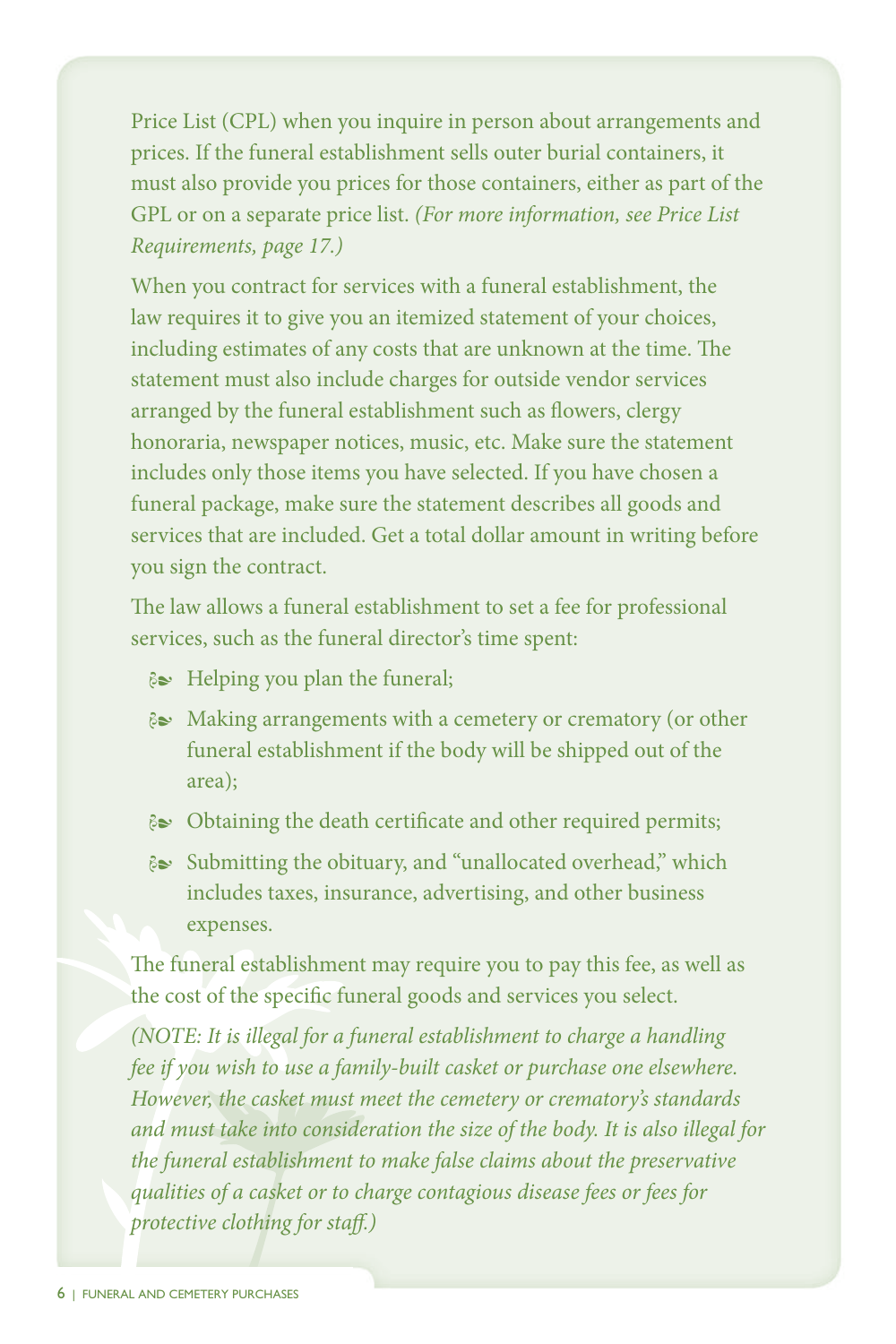### Embalming

 The law does not require embalming. However, a funeral establishment must refrigerate an unembalmed body in its possession if burial or cremation does not take place within 24 hours. *(See exception under Home Death Care, below.)* As a practical matter, however, you may wish to authorize embalming if there will be a delay before a public viewing. Keep in mind that embalming does not prevent decomposition of a body.

*(NOTE: A coroner may require embalming in certain circumstances.)* 

### Cremation

 The law does not require the purchase of a casket before cremation. *(A combustible cremation container is required. See Cremation section, page 14)* 

### Burial

 Vaults or grave liners are not required by law, but because they keep the ground from settling after burial, cemeteries may have their own policies requiring them. Typically, vaults completely surround the casket in concrete or other material. Grave liners cover only the top and sides. Neither is designed to prevent the eventual decomposition of human remains.

# Home Death Care

 The law does not prohibit consumers from preparing a body for disposition themselves. If you choose to do this, you must:

- $\mathcal{E}$  File a properly completed Certificate of Death, signed by the attending physician or coroner, with the local registrar of births and deaths.
- & Obtain a Permit for Disposition from the local registrar of births and deaths.
- Provide a casket or suitable container.
- $\&$  Make arrangements directly with the cemetery or crematory.

*(NOTE: Human remains may be kept at home until disposition without embalming or refrigeration. Generally, decomposition will proceed more rapidly without refrigeration or embalming.)*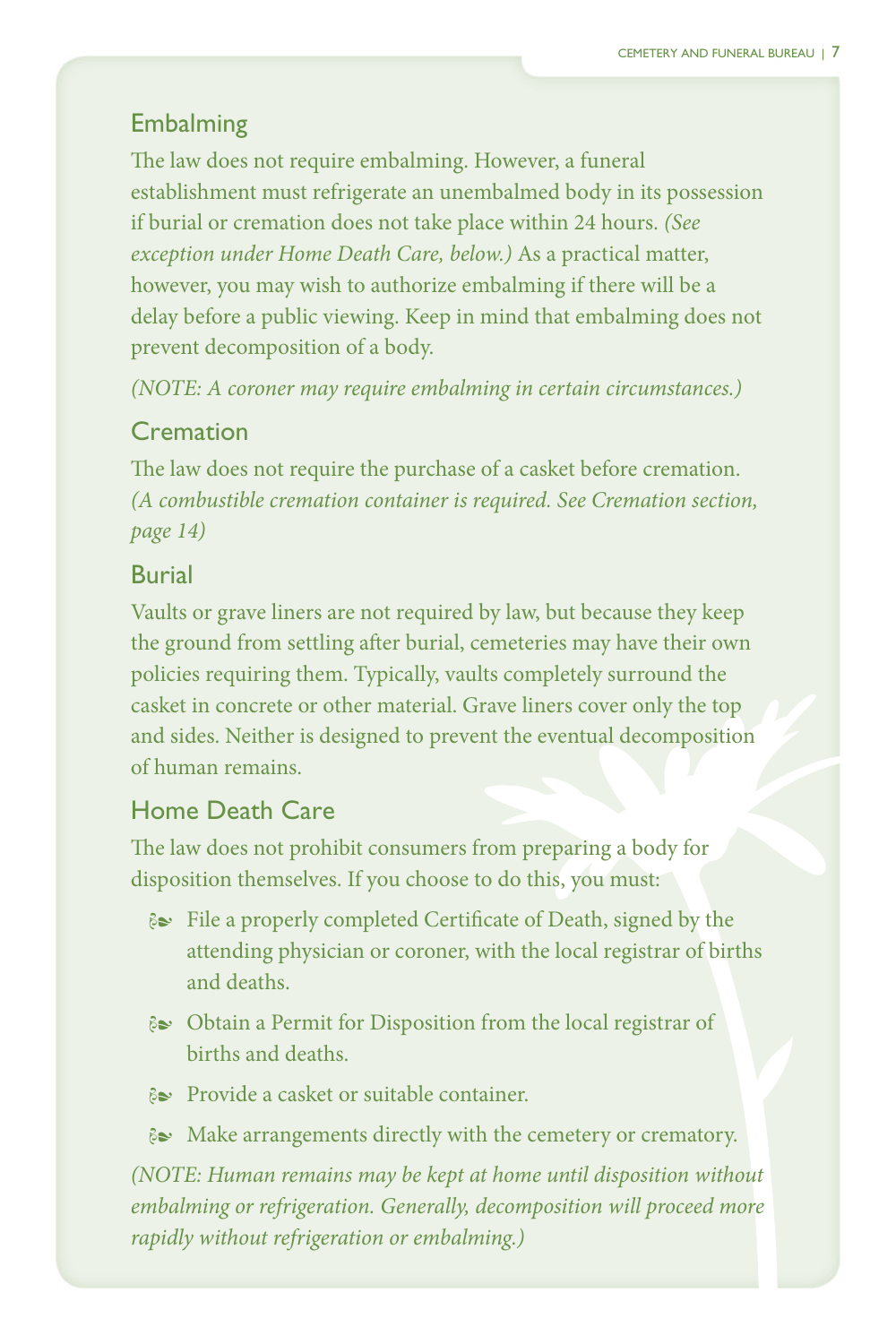#### Coroner Fees

 California law permits coroners to charge for certain services. Fees vary by county.

# Retail Casket Sellers

 California law requires retail casket sellers, upon beginning any discussion of prices, to give customers a written price list of all caskets, alternative containers, and outer burial containers normally offered for sale. In addition, if customers ask for it in person or by telephone, the retail casket seller must give them a written statement identifying caskets or containers by price, thickness of metal, type of wood or other construction, and by interior and color. Price, thickness, construction, and color information must also be included on a tag conspicuously attached to each casket. Prior to a sale, the seller must provide the buyer an itemized statement of all costs involved.

 By law, retail casket sellers may not arrange funerals or cremations or perform any other functions requiring a license as a funeral establishment. Before doing business with any retail casket seller, funeral establishment, crematory or cemetery, you may wish to check the company's business practices with your local Better Business Bureau.

*(NOTE: Retail casket sellers are not bound by the State laws or regulations that govern funeral establishments, crematories, and cemeteries, nor are they licensed or regulated by the Cemetery and Funeral Bureau or by the Federal government. State and local business laws and city and county business licensing regulations govern them.)* 

# **Deciding in Advance**

### For a loved one . . .

 While making such decisions is difficult at any time, planning in advance for the death of a loved one can relieve you of that responsibility at the time of death, when you may be emotionally vulnerable. Take time now to discuss these matters and find out what your loved ones want.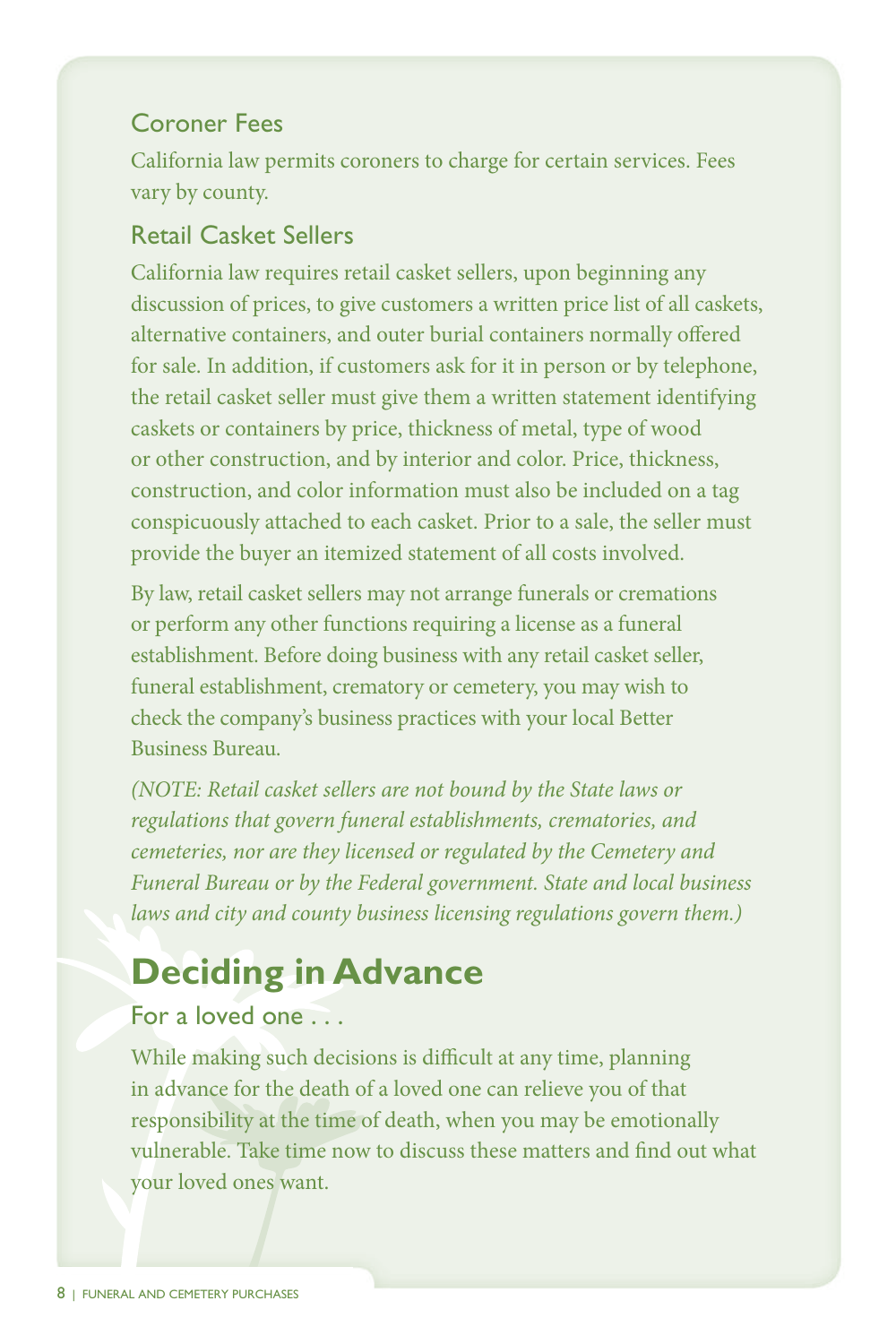#### For yourself . . .

 Planning in advance for your own disposition after death can spare your loved ones the anguish of making difficult decisions while in a state of grief. Shopping ahead of time, getting correct information, and planning in advance allows you to make informed decisions before you purchase, and may save you money. Be sure to discuss your wishes with your family. You may also wish to talk to an attorney about the best way to ensure that your wishes are followed. You can make arrangements directly with a funeral establishment or through a memorial society. Memorial societies are nonprofit organizations that provide information about preplanning funerals and disposition. They do not offer funeral services themselves and are not regulated by the Cemetery and Funeral Bureau, but are regulated under Federal and State nonprofit laws. To locate a funeral establishment or memorial society, ask friends and relatives for referrals, or check the telephone book yellow pages.

*(NOTE: Many funeral entities that include the word "society" in their names are for-profit businesses. If a society's nonprofit status is important to you, you should confirm it prior to making arrangements.)* 

#### Check License Status

 To be sure that the funeral director, funeral establishment, crematory, and private cemetery are licensed by the State and in good standing, call (800) 952-5210, TDD (800) 326-2297, or the Cemetery and Funeral Bureau office at (916) 574-7870. You can also check the license status online at **www.cfb.ca.gov**.

*(NOTE: The State licenses and regulates fraternal and private cemeteries, not those operated by religious organizations; cities, counties, or cemetery districts; the military; Native American tribal organizations; or other groups. If you don't know who regulates the cemetery, ask the cemetery manager.)* 

#### Compare Prices and Services

 First, visit and inspect several funeral establishments and compare services, restrictions, rules, and prices. Then, decide how much you want to spend. If you buy a casket from a retail casket seller, be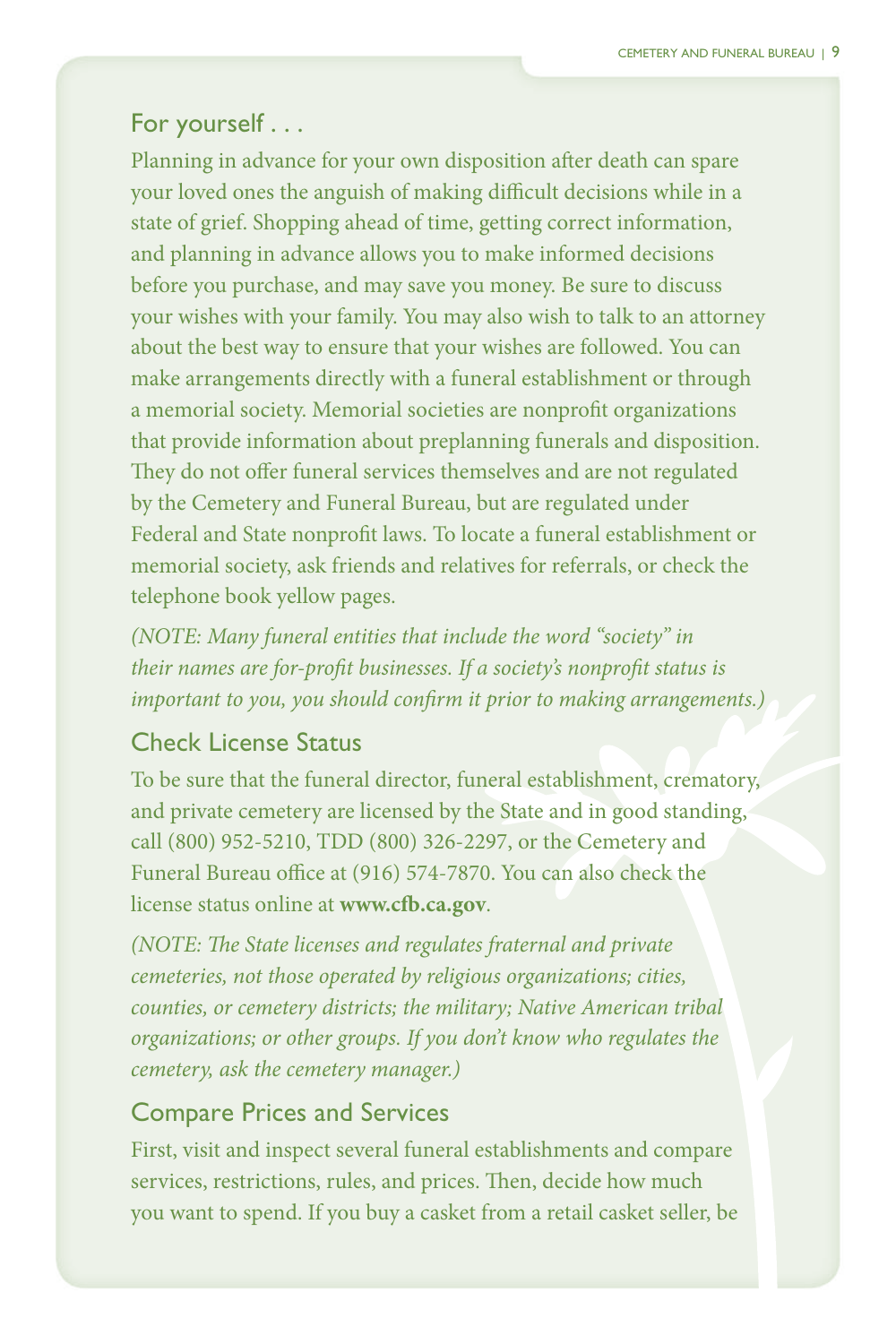sure to ask if the seller will deliver it or if you must pick it up. Also compare prices at several cemeteries and ask about their endowment care funds. *(See Glossary of Terms, page 20.)* If a funeral establishment or cemetery is not being maintained to your satisfaction, take your business elsewhere.

#### Prearrangement

 You may want to make your arrangements in advance but not prepay for them. Keep in mind that over time prices may go up and businesses may close or change ownership. You may also move to another place or decide you want to change your arrangements. It's a good idea to review and revise your decisions every few years, and you should make sure your family is aware of your wishes. Put them in writing, give copies to family members and your attorney, and keep a copy in a handy place. (Don't keep your only copy in a safe-deposit box. Your family may have to make arrangements before the box can be opened—for example, on a weekend or when the bank is closed.)

#### Prepayment Options

 If you do decide to prepay for funeral and/or cemetery services, you have several options.

*(NOTE: These are options, not recommendations. Be sure to carefully compare the advantages and disadvantages of each—and consider consulting an attorney—before making any decisions.)* 

PRENEED TRUST CONTRACTS-Decide on the funeral and cemetery services you want, sign contracts that fully describe those services, and pay a set amount into a trust administered by the funeral establishment or cemetery. There will usually be some costs that cannot be prepaid. Services such as opening and closing the grave are not usually part of the preneed contract and must be paid at time of need.

*case you change your mind later. Keep in mind that if you cancel a funeral preneed trust, under the law, all of the money you paid in must be refunded to you. Most cancellation clauses require a revocation fee, limited by law to no more than 10 percent of the total amount that you (NOTE: Be sure that your contract includes a cancellation clause in*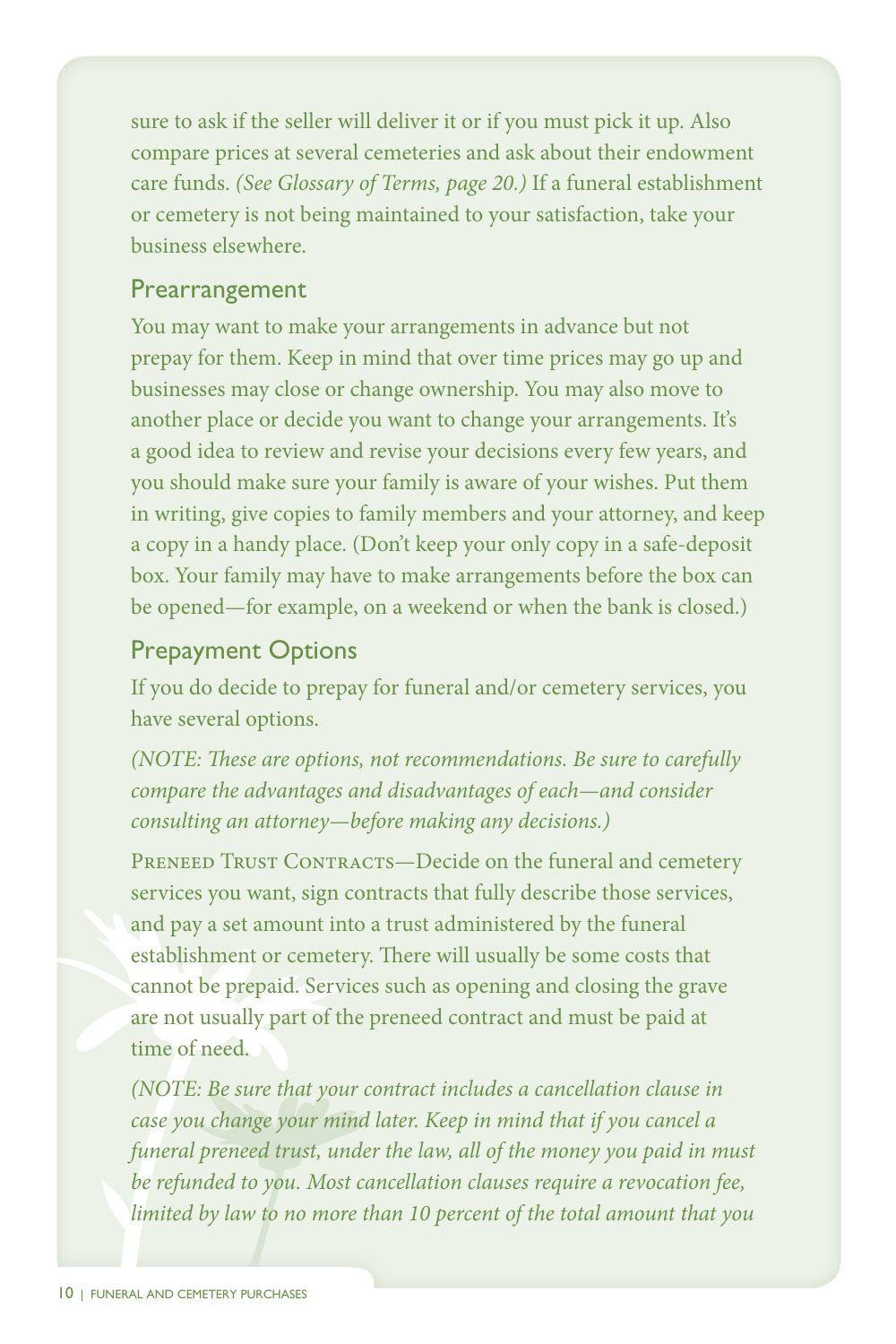*have paid in. This revocation fee can only be taken from trust fund earnings.)* 

 Before you choose a preneed trust contract, consider the following:

- $\approx$  Ask for a guaranteed price plan. This protects you and your family from future price increases. (Without it, your survivors may have to make up the difference in cost.) However, even with a guaranteed price plan, some items or services will probably have to be paid at the time of need. Obtain a written estimate of these additional "at-need" charges so you and your family will know what to expect at the time of need.
- $\approx$  Make sure the funds in your preneed trust increase in value, and find out where the money is being invested and who the trustees are. You may receive an annual statement of earnings, which may be required to be reported as interest income on tax forms. Also, be sure that the plan includes a written provision that states what will happen with any remaining trust fund earnings.
- $\approx$  Find out if you have to pay the entire amount into the trust up front, or if you can pay over time.
- $\&$  Ask if there is a penalty for late payments. Ask if your funeral arrangements can be transferred to another funeral establishment, or if the cemetery will buy the property back if you move out of the area or change your mind.
- 8 To guarantee prices of cemetery goods, such as a vault or a marker, buy them and have the cemetery store them until they are needed. This is called "constructive delivery." The law prohibits the constructive delivery of funeral goods. Make sure the purchase contract specifies the manufacturer and model of the items you purchase, as well as any inscriptions and descriptions of the materials used. Obtain the address in writing of where the goods are stored.

 Savings— Earmark a portion of your savings for your funeral expenses, and ensure that your family members and attorney are informed and that provisions are made for your survivors to withdraw the funds at your death. You can change your mind at any time.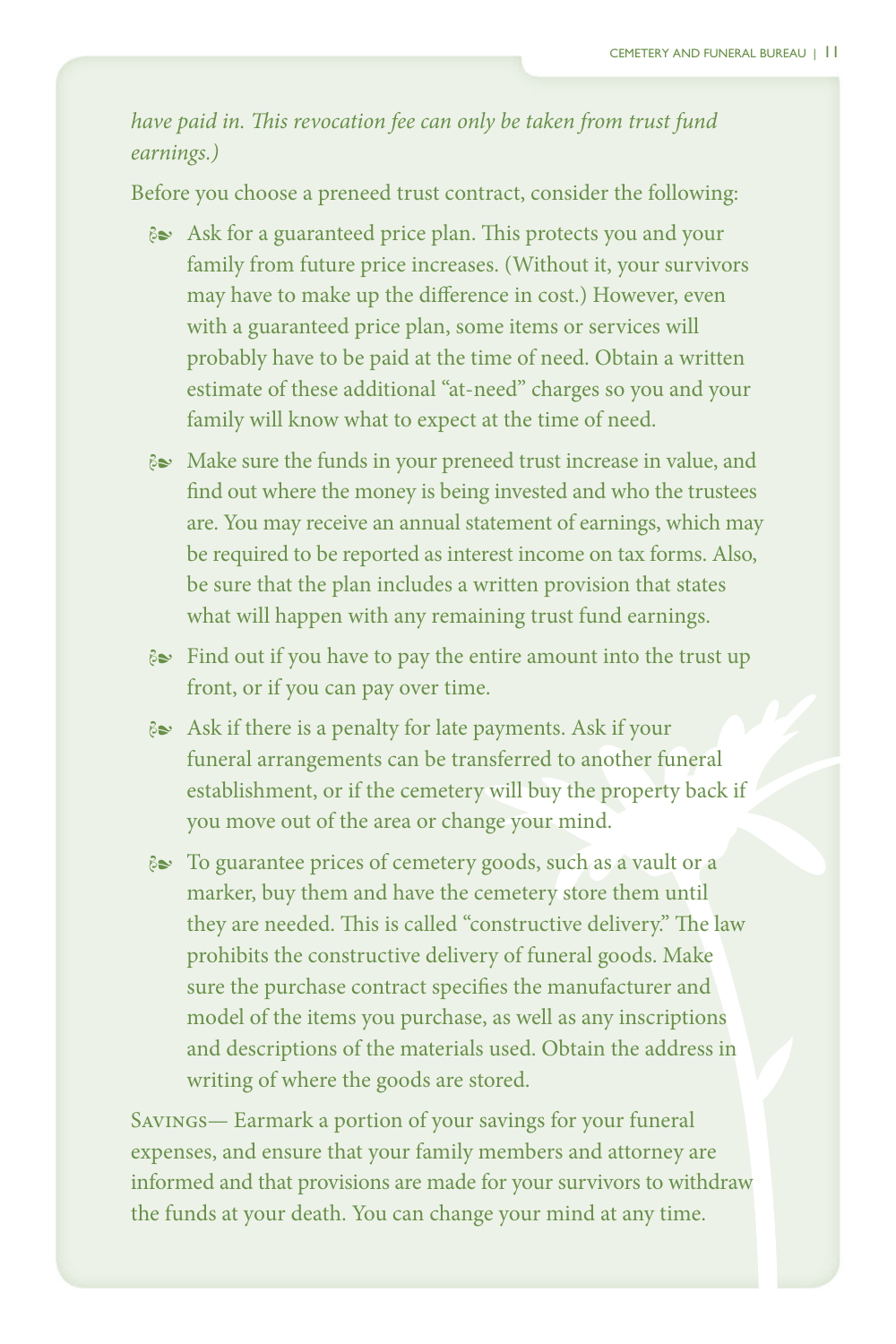POD Account— Establish a Pay On Death (POD), Account with your bank, designating the funeral establishment as the beneficiary of funds upon your death. Be sure to inform family members, the funeral establishment, your chosen executor and your attorney of the provisions of the account. POD accounts may involve service fees, and interest earned is taxable. They may be canceled without penalty. *(NOTE: The funeral establishment is not required to pay any excess funds to your survivors.)* 

LIFE INSURANCE—Buy life insurance equal to the value of the funeral and arrange for your beneficiary (a family member or friend) to handle the arrangements in accordance with your stated wishes.

*(NOTE: If the costs of the funeral arrangements exceed the amount of your policy, your survivors will have to make up the difference.)* 

 Funeral Insurance—Buy funeral insurance through the funeral establishment, which becomes your beneficiary. You preselect the casket, plot, etc., and the price may be guaranteed. If the price is guaranteed, the funeral establishment cannot charge your relatives more than the contract states, even if prices rise. However, it can keep any funds remaining after the arrangements have been carried out.

*(NOTE: You should get in writing how much the policy will be worth in one year, two years, five years, and 10 years. Find out if you will pay more on the policy over time than the policy will pay out upon your death. Find out what happens if you cancel the policy.)* 

 Funeral establishments and licensed cemeteries must present to the person making funeral arrangements for a deceased person a copy of any preneed agreement in their possession that is signed and paid for in full or in part.

# **Burial**

 If you choose traditional burial of the body or cremated remains, you will need to purchase a plot (unless you are eligible for burial at no cost in a national cemetery). Prices may vary widely between cemeteries and between different locations in the same cemetery. There is also a fee for opening and closing the grave, and you will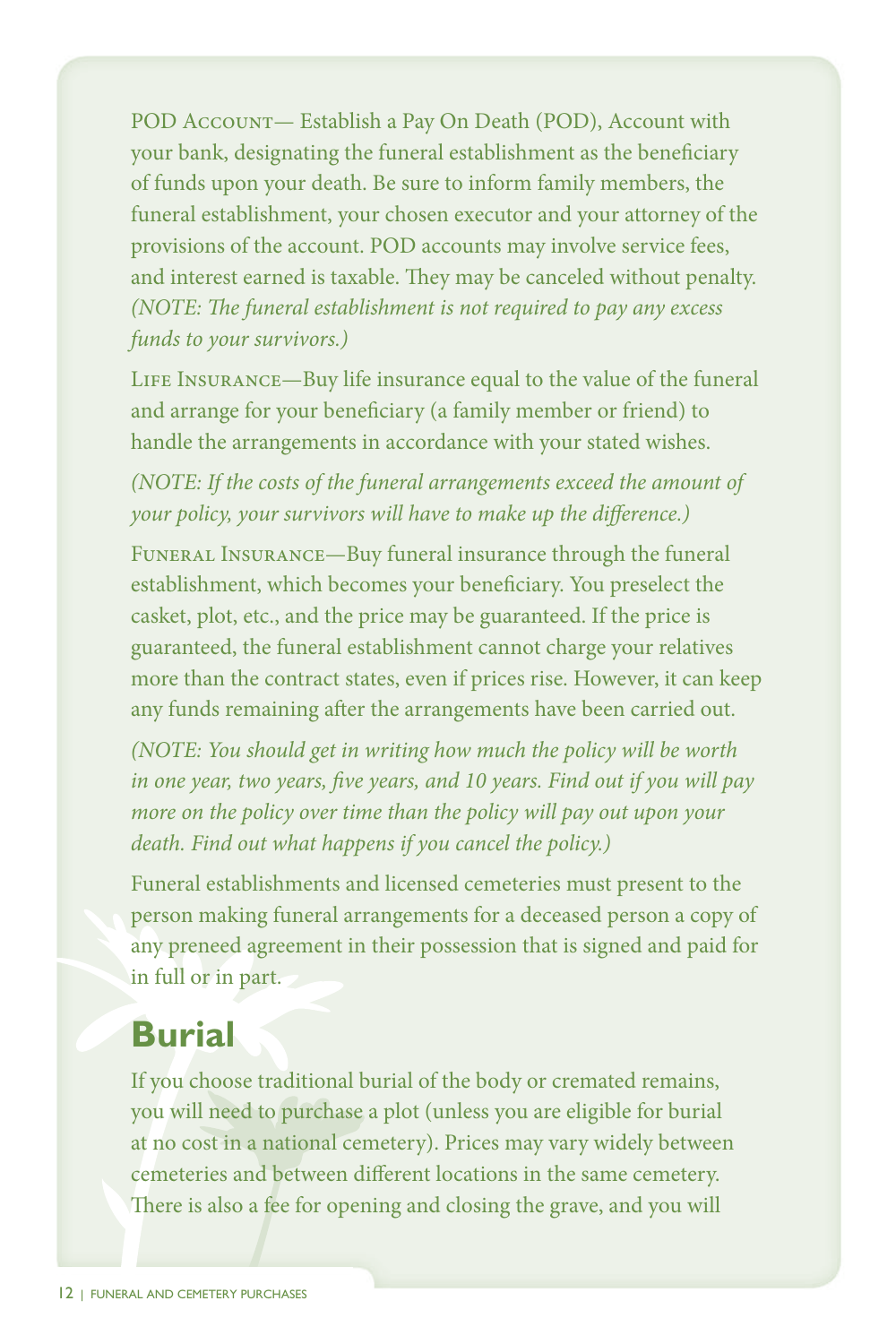probably be required to buy an outer burial container such as a grave liner or vault to help protect and stabilize the casket. In addition, there is usually a separate endowment care fee for maintenance and groundskeeping.

 Burial in a mausoleum (entombment) involves purchase of a crypt, opening and closing fees, and charges for endowment care and other services.

#### Purchasing Items Elsewhere

 If you purchase a casket or alternative container from a source other than the funeral establishment, the law prohibits the funeral establishment from charging a "casket handling" fee. However, your purchase must meet the standards set by the cemetery and must take into consideration the size of the body. Remember to shop wisely, since retail casket sellers are not bound by the same laws or regulations that govern funeral establishments, crematories, and cemeteries. If purchasing items in advance, insist that any money you pay be placed in a trust, and be sure to get a copy of the trust agreement.

 If the cemetery requires outer burial containers to minimize ground settling, you may have to buy a grave liner or vault. You do not have to buy the outer container from the cemetery; however, a liner or vault purchased elsewhere must meet the size, shape, and material standards set by the cemetery.

 You may purchase a marker or monument from another source, but it also must meet cemetery standards, and the cemetery may not charge a setting fee if the monument company sets it for you. Charges by the cemetery for foundations, setting or permitting the setting of grave markers or monuments, must be the same whether the marker or monument was sold by the cemetery or by someone else. Be sure to review the rules and policies of the cemetery before you purchase. This can help avoid misunderstandings and can assist you in making decisions.

#### Multiple-Depth Graves

 You may arrange to be buried in the same grave as your spouse or other family member. Persons who are not related may also be buried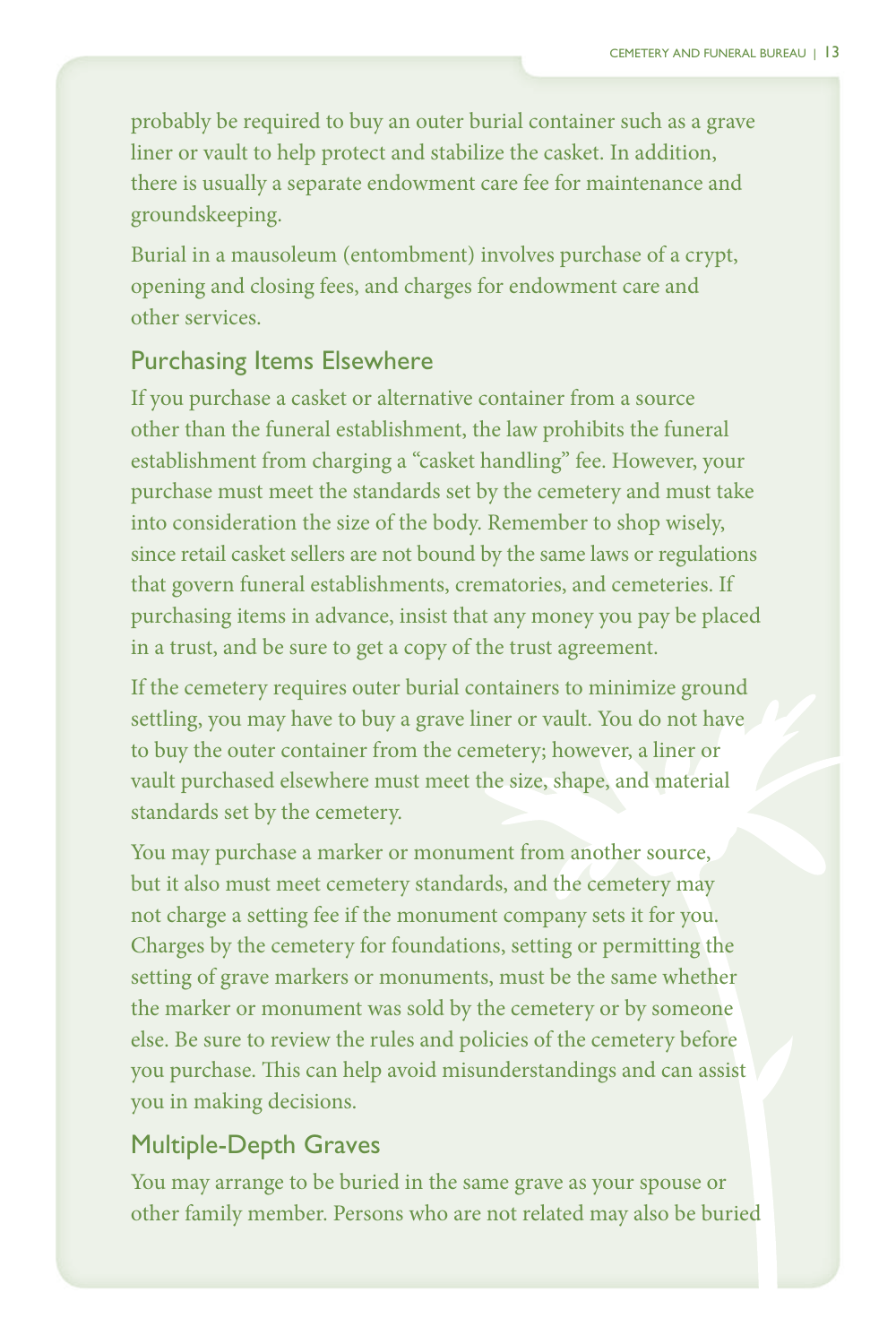in a multiple-depth grave if all parties authorize it in advance. Burial in a multiple-depth grave may limit disinterment rights. There may be special fees for opening and closing a multiple-depth grave.

# **Cremation**

 California law requires written acknowledgment of the following disclosure when cremation is to take place:

*" The human body burns with the casket, container, or other material in the cremation chamber. Some bone fragments are not combustible at the incineration temperature and, as a result, remain in the cremation chamber. During the cremation, the contents of the chamber may be moved to facilitate incineration. The chamber is composed of ceramic or other material which disintegrates slightly during each cremation, and the product of that disintegration is co-mingled with the cremated remains. Nearly all of the contents of the cremation chamber, consisting of the cremated remains, disintegrated chamber material, and small amounts of residue from previous cremations, are removed together and crushed, pulverized, or ground to facilitate inurnment or scattering. Some residue remains in the cracks and uneven places of the chamber. Periodically, the accumulation of this residue is removed and interred in a dedicated cemetery property, or scattered at sea."* 

 If cremation is chosen, a written authorization must be signed before cremation can proceed. This must be done by the person(s) who has the right to control the disposition of the body. This authorization, or a separate contract, indicates the location, manner, and time of disposition of the remains and includes an agreement to pay for the cremation, for disposition of the cremated remains, and for any other services desired. (If you wish to arrange for your own cremation, you can legally sign the Declaration for Disposition of Cremated Remains form yourself.)

 In addition, a burial/cremation permit (Application and Permit for Disposition of Human Remains, VS 9) must be issued by the county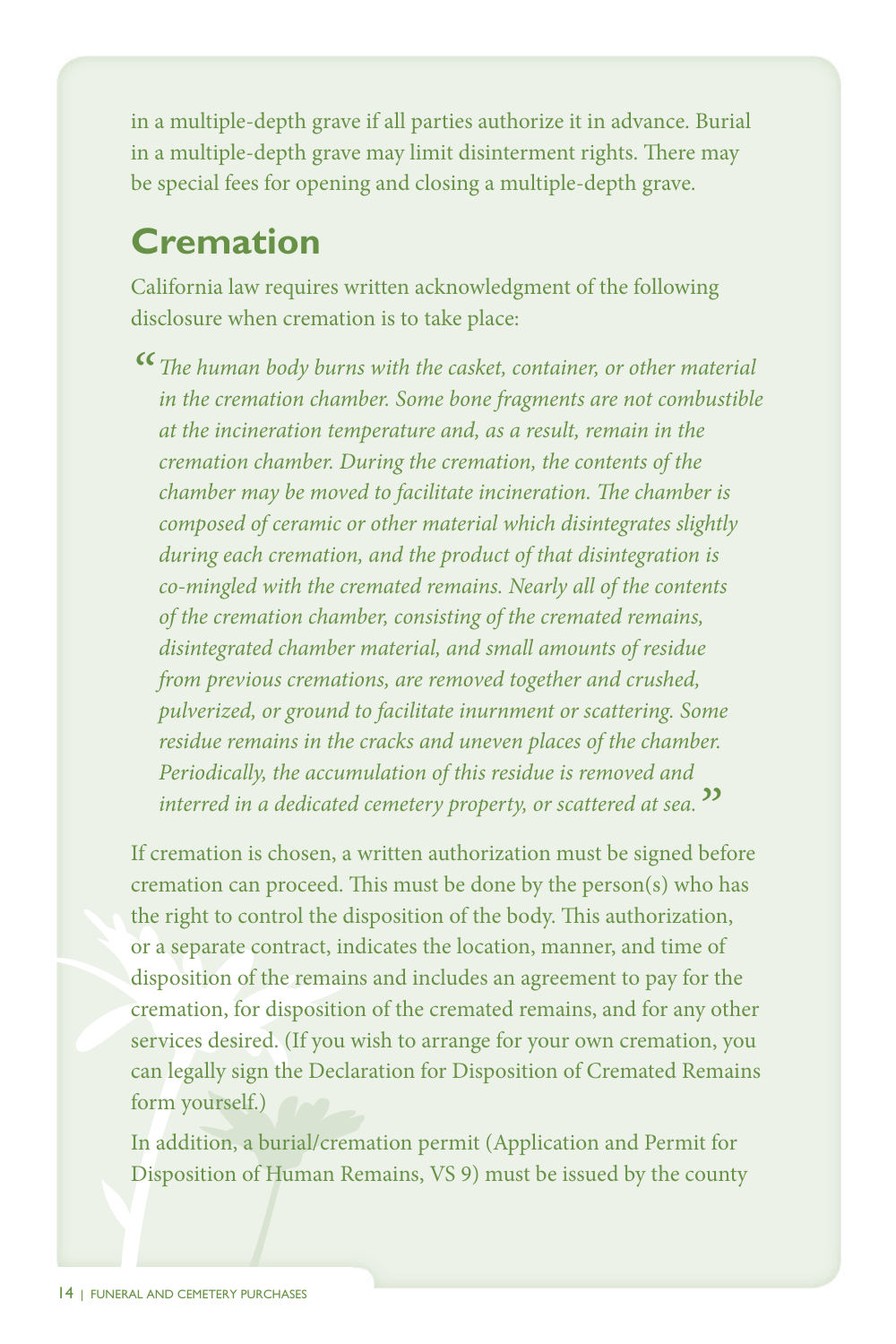health department. The funeral establishment usually arranges to obtain this permit as part of its services.

 California law does not prohibit the person authorizing the cremation from viewing the cremation process, and some facilities may be able to accommodate more than one family member. Crematories that do not allow viewing the cremation process must disclose that fact in writing prior to signing any contract. There may be a charge for attending the cremation. Check with the crematory for its policies.

 A casket is not required for cremation by California law, but a combustible cremation container is. The container must be one that can be closed and is leak-resistant. A cardboard box constructed for this purpose is acceptable. You do not have to buy the container from the funeral establishment or crematory, but it does have to meet the standards set by the crematory.

 You should make a decision about removing all personal possessions of value, such as jewelry or mementos, before the body is taken to the crematory. Pacemakers, most prostheses, and mechanical or radioactive devices or implants must be removed by funeral establishment or crematory staff prior to cremation.

 By law, all cremations must be performed individually, unless a multiple cremation is authorized in writing and the cremation chamber is capable of multiple cremations. Only a few crematories have this capability.

 After the cremation has been completed and the cremation chamber has cooled, the remains are swept from the chamber, processed to a uniform size, and placed in a sturdy plastic bag sealed with an identification disk, tab, or label. The bag is then placed in a durable cremated remains container.

#### Disposition of Cremated Remains

 In California, you may choose any of the following methods of disposition of cremated remains:

 $\approx$  Placement in a columbarium or mausoleum—There may be additional charges for endowment care, opening or closing, recording, flower vase, and nameplate.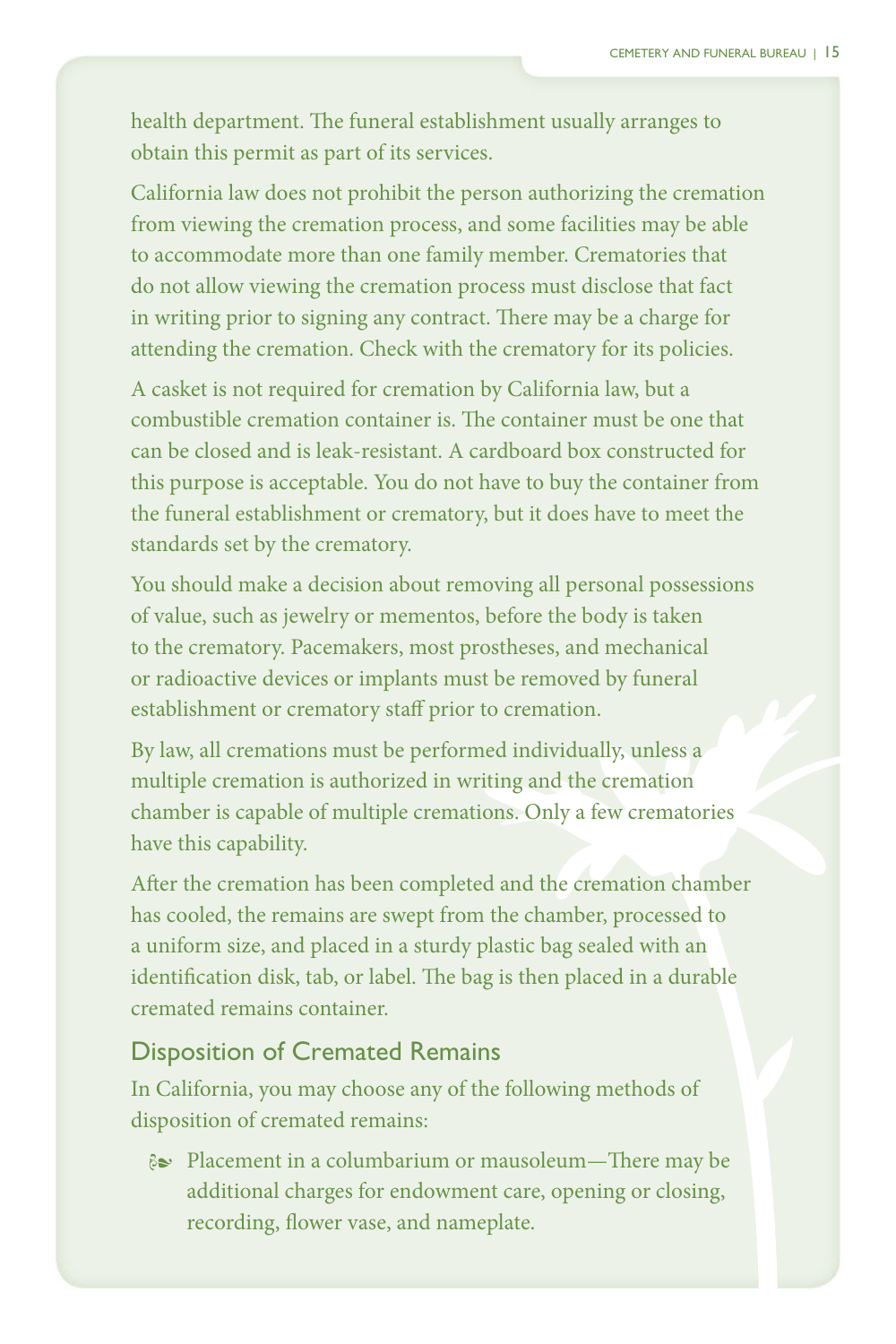- $\approx$  Burial in a plot in a cemetery—There may be additional charges for endowment care, opening or closing, recording, outer burial container, flower vase, and marker.
- $\approx$  Retention at a residence—The funeral establishment or crematory will have you sign a Permit for Disposition showing that the remains were released to you and will file it with the local registrar of births and deaths. You may not remove the cremated remains from the container and you must arrange for their disposition upon your death.
- $\approx$  Storing in a house of worship or religious shrine if local zoning laws allow.
- $\approx$  Scattering in areas of the State where no local prohibition exists and with written permission of the property owner or governing agency. The cremated remains must be removed from the container and scattered in a manner so they are not distinguishable to the public.
- & Scattering in a cemetery scattering garden.
- $\approx$  Scattering at sea, at least 500 yards from shore. (This also includes inland navigable waters, except for lakes and streams.)

 Cremated remains may not be transported without a permit from the county health department and they may not be disposed of in refuse.

#### **Scattering**

 Cremated remains may be scattered as described above by a licensed cemetery, cemetery broker, crematory, registered cremated remains disposer, funeral establishment staff member, or the decedent's family. All cremated remains must be removed from the container for scattering. Avoid inhalation of the dust from the cremated remains, since there may be health risks. The county health department must issue a Permit for Disposition, and boat/aircraft operators must notify the U.S. Environmental Protection Agency after scattering.

State law requires cremated remains disposers who scatter by air or boat to post copies of their current pilot or boating licenses and the addresses of their cremated remains storage areas at their place of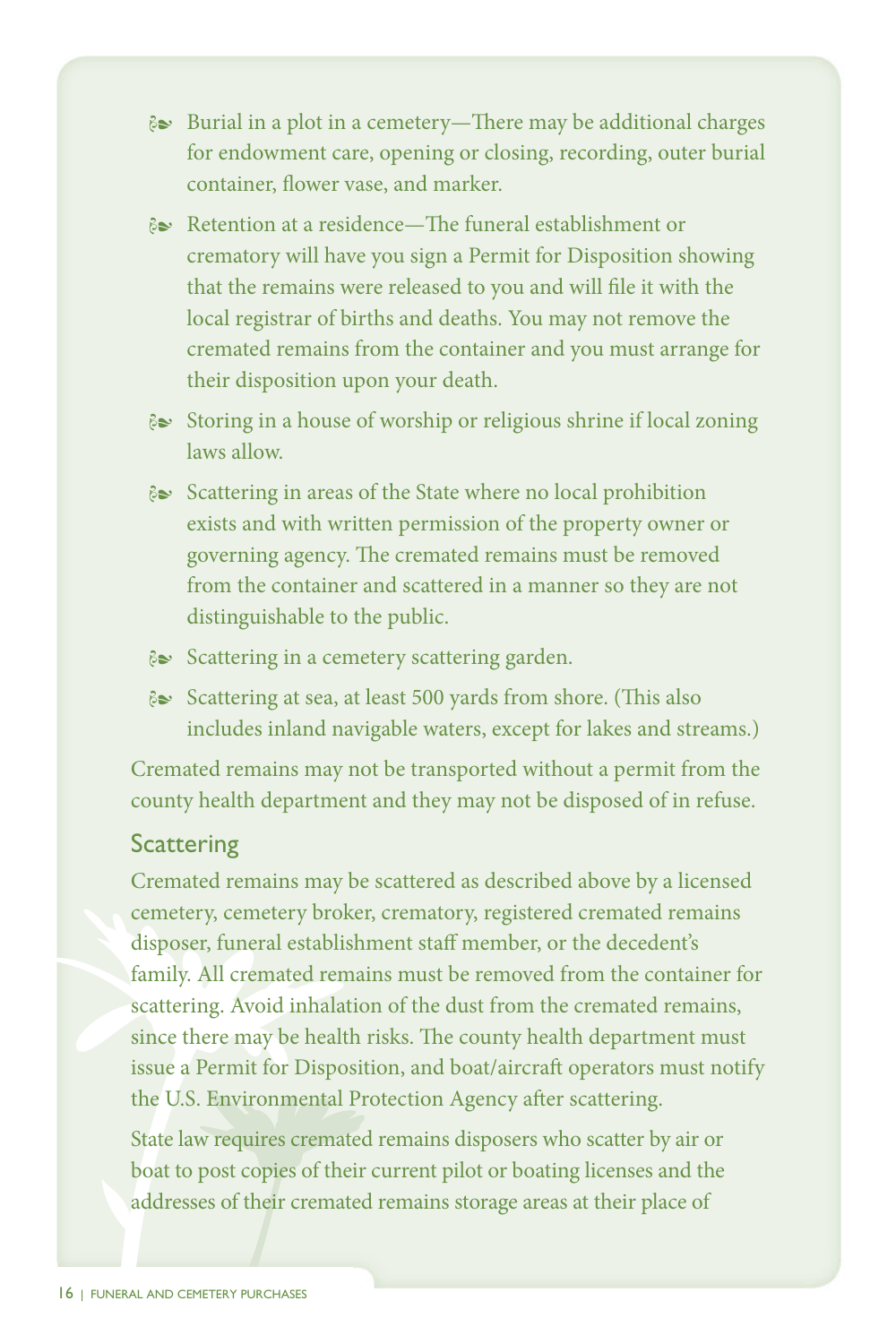business. The law also requires disposers to conduct scatterings within 60 days of receipt of the remains, unless the person with the right to control disposition is notified in writing of the reason for the delay.

# **Special Circumstances**

### Death Out of State

 Burial—If death should occur away from the city where burial is to take place, you will need to have the body transported using the coordinated services of a funeral establishment in each city. If the body is transported by shipping on a common carrier, the body must be embalmed prior to shipping. If it cannot be embalmed, the body must be shipped in an airtight casket or transportation container.

 Cremation—You can arrange for cremation to take place in the distant city and for shipment of the cremated remains to you.

# Death Out of the Country

 If death should occur in another country, the U.S. Consulate in that country can assist in making arrangements for the return of the body or for its local disposition. You will usually be able to obtain English translations of the death certificate and other documents through the nearest U.S. Embassy or Consulate.

### Donation for Medical Purposes

If you wish to donate your body to a medical school for educational or research purposes, you will need to make arrangements with the school well in advance. It is a good idea to check with the school every few years, since procedures and needs may change. By law, the school is responsible for costs of final disposition.

# **General Price List Requirements**

 A sample General Price List (GPL) is included in the booklet Complying with the Funeral Rule, which is available from the Federal Trade Commission. In addition, you may wish to compare GPLs from several funeral establishments in your area. Although additional services may be included, at a minimum, the GPL must include the price of each of the following basic services provided by the funeral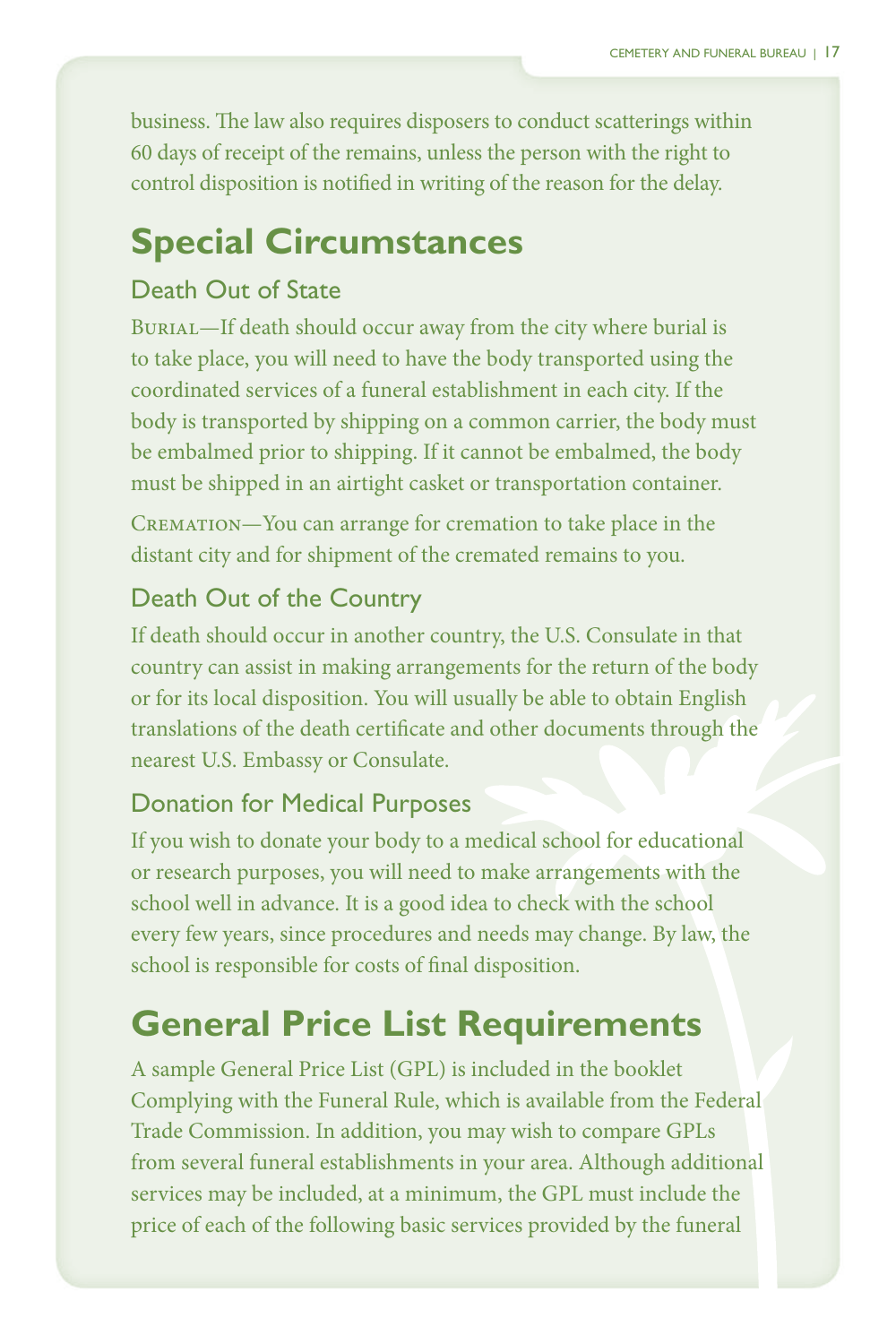establishment, along with the date the prices are effective and a description of the services:

- **EXECTE FORWARDING REMAINS TO ANOTHER FUNERAL**  establishment—May include embalming, removal of remains, minimum service of staff, necessary authorizations, and local transportation.
- $\approx$  Receiving remains from another funeral establishment—May include minimum service of staff and transportation of remains to funeral establishment.
- $\approx$  DIRECT CREMATION—May include basic services of funeral director and staff, a proportionate share of overhead costs, removal of remains, necessary authorizations, and cremation. *(NOTE: Be sure to ask if the price for direct cremation includes the cost of the cremation itself and the cost of storing the body.)*
- <sup>i</sup> Immediate burial—May include basic services of funeraldirector and staff, <sup>a</sup> proportionate share of overhead costs,removal of remains, and local transportation to cemetery.and staff, a proportionate share of overhead costs, of remains, and local transportation to cemetery.
- $\&$  Basic services of funeral director and staff,<br>including overhead. **INCLUDING OVERHEAD.**
- $\approx$  Transfer of remains to funeral establishment  $-A$  flat fee may apply weekdays, nights, weekends, and holidays within a specific area, with mileage charges for transportation outside the area.
- EMBALMING—Must include the following statement: "Except in certain special cases, embalming is not required by law. Embalming may be necessary, however, if you select certain funeral arrangements, such as a funeral with viewing. If you do not want embalming, you usually have the right to choose an arrangement that does not require you to pay for it, such as direct cremation or immediate burial."
- $\approx$  Other preparation of the body-Services may be priced individually and ma y include dressing, make-up, casketing, hair care, post-auto psy care, refrigeration, and reconstruction/ restorative arts.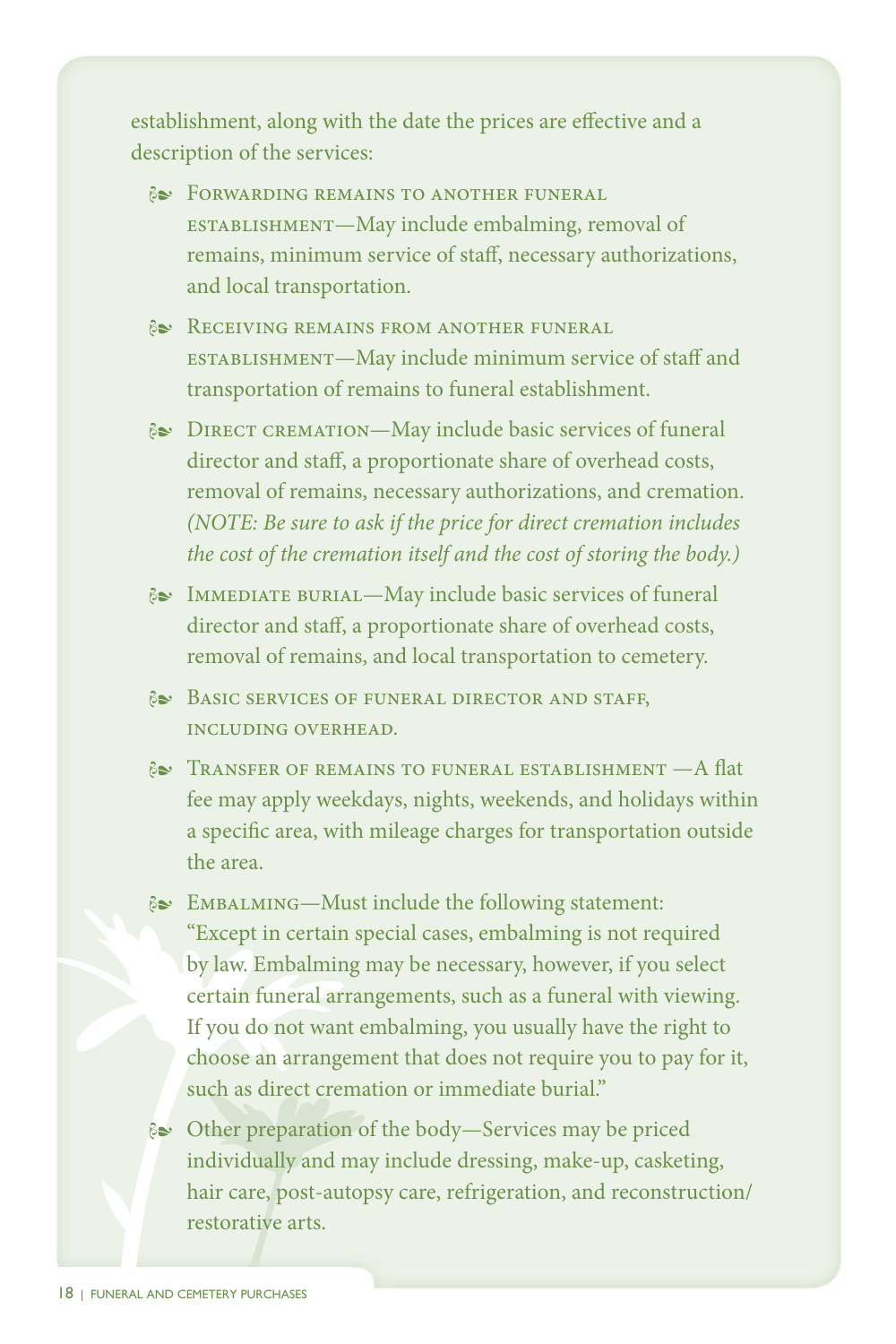- - Use of facilities and staff for viewing.
- - Use of facilities and staff for funeral ceremony.
- - Use of facilities and staff for memorial service.
- - Use of equipment and staff for graveside service.
- - Hearse.
- $\sim$ Limousine.
- range of casket prices that appear on the Casket Price The range of casket prices that appear on the Casket Price<br>List, including the price range for adult caskets, infant/ child caskets, rental caskets, and for alternative containers.
- - Either individual outer burial container prices or the range of outer burial container prices if the funeral establishment sells them.
- **E** PRENEED AGREEMENTS—A statement that a person making funeral arrangements for a deceased person may receive, prior to the drafting of any contract, a copy of any signed preneed agreement paid for in full or in part, that the funeral establishment has in its possession.

# **Complaints**

 If you have a complaint about a funeral establishment, crematory, or State-regulated cemetery, try to settle it with management first. If you can't resolve the issue, call the Department of Consumer Affairs' Cemetery and Funeral Bureau at (800) 952-5210 or TDD (800) 326-2297, or (916) 574-7870, and request a complaint form. You can also download a complaint form online at www.cfb.ca.gov. Many complaints are quickly resolved between the consumer and the licensee. More serious complaints require a thorough investigation, and the Bureau will take action against the licensee, if warranted. For complaints you are unable to resolve with cemeteries that are not under state jurisdiction, contact an official of the managing organization. Unresolved complaints about retail casket sellers should be directed to your local district attorney.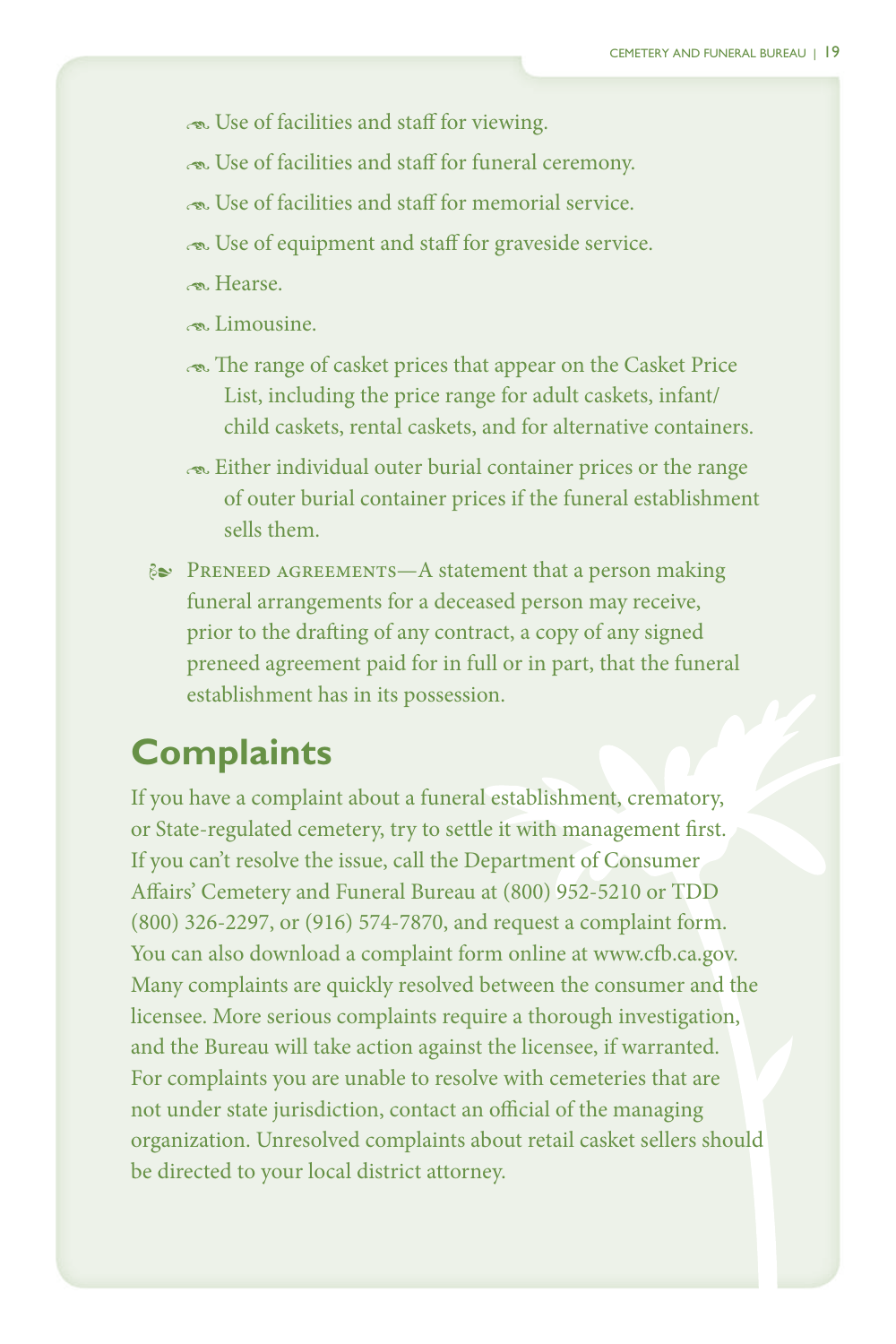# **Glossary of Terms**

CASKET/COFFIN-A box or chest for burying human remains.

CEMETERY PROPERTY-A grave, crypt, or niche.

- CEMETERY SERVICES-Opening and closing graves, crypts, or niches; setting grave liners and vaults; setting markers; and long-term maintenance of cemetery grounds and facilities.
- Columbarium—A structure with niches (small spaces) for placement of cremated remains in urns or other approved containers. It may be outdoors or part of a mausoleum.
- CREMATION—Exposing human remains and the container holding them to extreme heat and flame and processing the resulting bone fragments to a uniform size and consistency.
- CRYPT-A space in a mausoleum or other building to hold cremated or whole human remains.
- DISPOSITION-The placement of cremated or whole human remains in their final resting place. A Permit for Disposition must be filed with the local registrar before disposition can take place.
- ENDOWMENT CARE FUND-Money collected from cemetery property purchasers and placed in trust for the maintenance and upkeep of the cemetery. The State monitors the fund and establishes the minimum amount that must be collected. However, the cemetery is permitted to collect more than the minimum to build the fund. Only the interest earned by such funds may be used for the care, maintenance, and embellishment of the cemetery.

ENTOMBMENT-Burial in a mausoleum.

FUNERAL CEREMONY—A service commemorating the deceased with the body present.

Funeral Services—Services provided by a funeral director and staff, which may include consulting with the family on funeral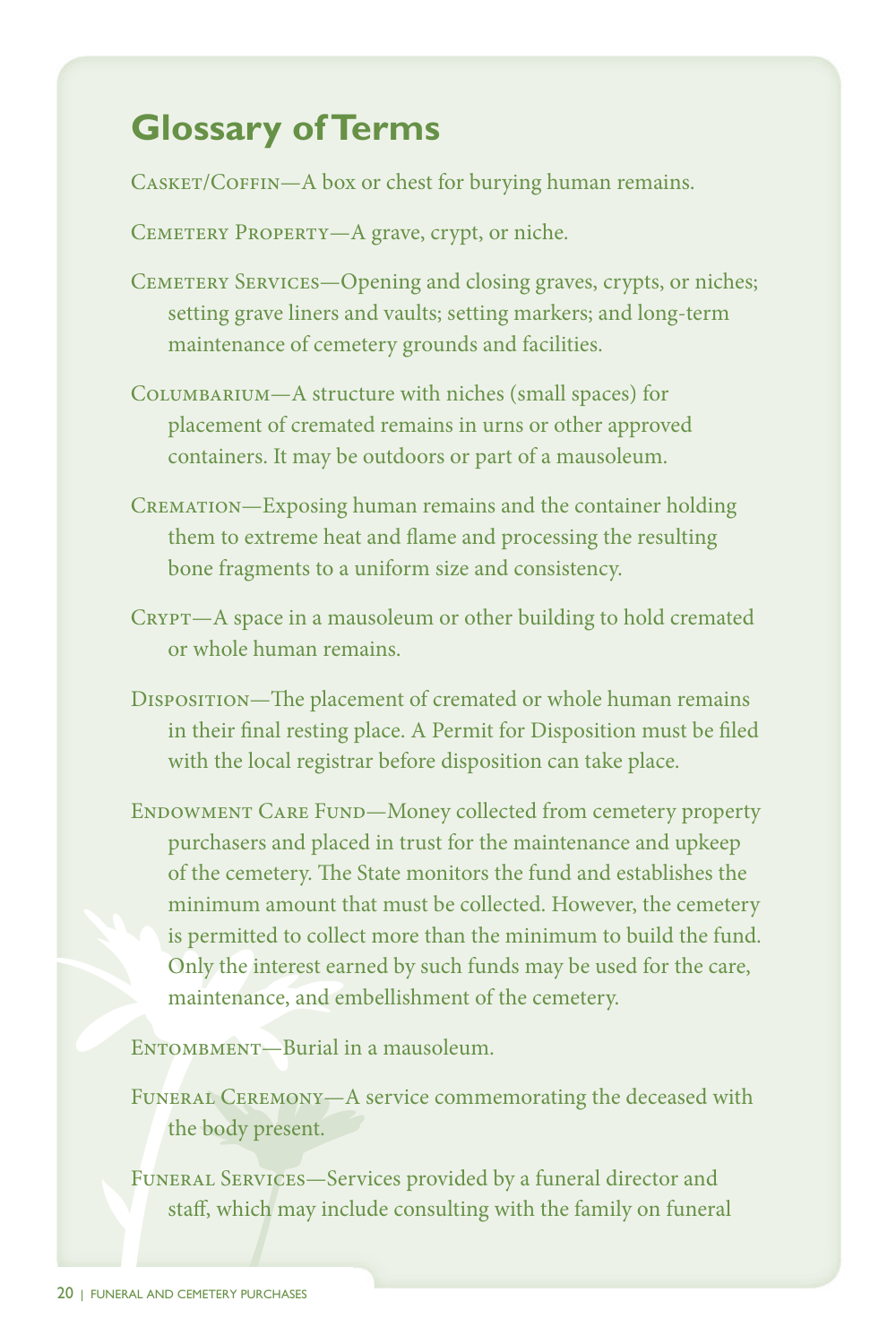planning; transportation, shelter, refrigeration, and embalming of remains; preparing and filing notices; obtaining authorizations and permits; and coordinating with the cemetery, crematory, or other third parties.

 Funeral Society—See Memorial Society.

- Grave—A space in the ground in a cemetery for the burial of human remains.
- GRAVE LINER OR OUTER CONTAINER—A concrete cover that fits over a casket in a grave. Some liners cover tops and sides of the casket. Other liners (vaults) completely enclose the casket. Grave liners minimize ground settling on the cemetery grounds.
- Graveside Service—A service to commemorate the deceased held at the cemetery prior to burial.
- INTERMENT—Burial in the ground, inurnment, or entombment.

 Inurnment—The placing of cremated remains in an urn.

- MAUSOLEUM-A building in which human remains are buried (entombed).
- Memorial Service—A ceremony commemorating the deceased without the body present.
- MEMORIAL SOCIETY-An organization that provides information about funerals and disposition but is not part of the State- regulated funeral industry. May also be called a funeral consumer alliance.
- NICHE-A space in a columbarium, mausoleum, or niche wall to hold an urn.
- Urn—A container to hold cremated human remains. It can be placed in a columbarium or mausoleum, or it can be buried in the ground.

VAULT-A grave liner that completely encloses a casket.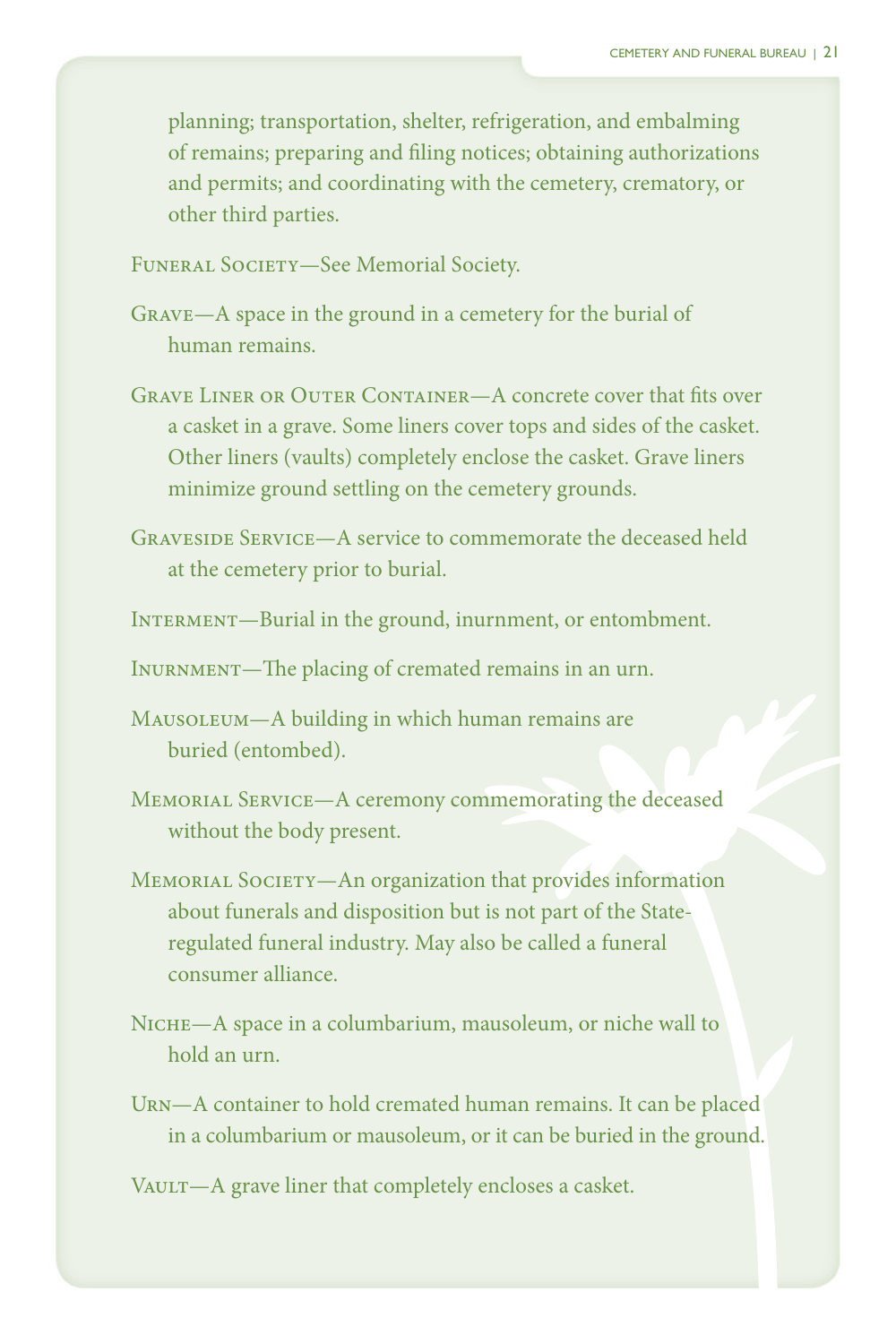# **For More Information**

The following organizations can provide additional information.

# Colleges of Mortuary Science

 Cypress College Mortuary Science Department

 9200 Valley View Street Cypress, CA 90630-5897 (714) 484-7270

 American River College Funeral Service Education Program

 4700 College Oak Drive Sacramento, CA 95841 (916) 484-8432

# Consumer Advocacy Groups

CONSUMERS  $\mathbf{OF}$  Funeral Consumers Funeral Consumers Funeral Service California <sup>33</sup> Patchen Road Program (FSCAP)

Box Alto, CA  $(650)$  321-6584 www.fca-calif.org www.nfda.org

Patchen P.O. Box 60448 South Burlington, VT 13625 Bishop's Drive 94306-0448 (800) 765-0107 53005-6607 Palo Alto, CA  $05403$  Brookfield, WI www.funerals.org (800) 228-6332

**FUNERAL SERVICE**  Alliance of Alliance Consumer Assistance

13625 Bishop's Drive

### Government Organizations

TRADE Office of Consumer & Business Consumer Affairs Office Federal Trade Commission Local District Attorney or Education *(See Government section of your* 

 Washington, D.C. 20580 *local phone book.)*  (877) 382-4357 www.ftc.gov

**CONSUMER AFFAIRS OFFICE**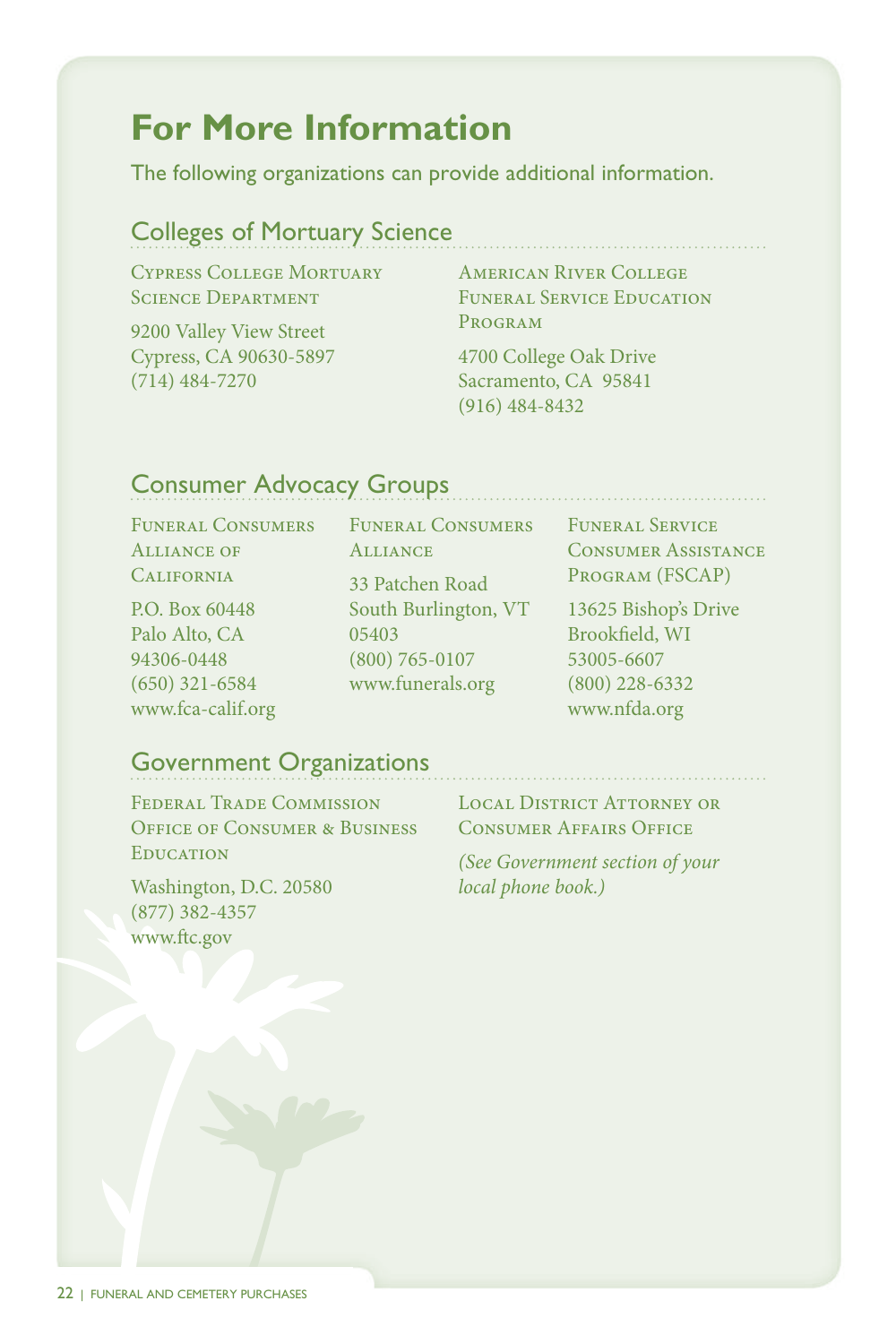### Industry/Trade Associations

 Association of California **CREMATIONISTS** 

**Box 896** Alamitos, CA 90720 P.O. Box 896<br>Los Alamitos, CA 90720<br>(592) 596-0464 *(phone and fax)*  $(877)$  936-7222

(877) 936-7222<br>California Funeral Directors **Association** 

One Capitol Mall, Suite 320<br>Sacramento, CA 95814 CA 95814 (800) 255-2332<br>www.cafda.org<br>Cremation Association of  $(800)$  255-2332 www.cafda.org

North America

N. Michigan Avenue IL 60611 Suite 2200  $(312)$  245-1077 401 N. Michigan Avenue<br>Suite 2200<br>Chicago, IL 60611<br>(312) 245-1077<br>www.cremationassociation.org<br>Cemetery and Mortuary ASSOCIATION OF CALIFORNIA INTERNATIONAL CEMETERY,<br>
CREMATIONISTS CREMATION AND FUNERAL<br>
P.O. Box 896<br>
(SP2) 596-0464 (phone and fax) Sterling, VA 20164<br>
(877) 936-7222 (800) 645-7700<br>
(877) 936-7222 (800) 645-7700<br>
CALIFOR

AND MORTUARY Association of California

L Street, Suite 220 CA 95814  $(916)$  441-4533 www.CMACcalifornia.org 925 L Street, Suite 220<br>Sacramento, CA 95814<br>(916) 441-4533

CEMETERY, Cremation and Funeral **ASSOCIATION** 

Carpenter Dr. Suite 100 VA 20164 107 Carpenter Dr. Suite 100<br>Sterling, VA 20164<br>(800) 645-7700<br>www.icfa.org<br>International Conference of  $(800) 645 - 7700$ www.icfa.org

 Funeral Service Examining **BOARDS** 

Shelby Lane AR 72704 1885 Shelby Lane<br>Fayetteville, AR 72704<br>(479) 442-7076<br>www.cfseb.org<br>National Funeral Directors  $(479)$  442-7076 www.cfseb.org

**Association** 

**Bishop's Drive** WI 53005-6607  $(800)$  228-6332 www.nfda.org 13625 Bishop's Drive<br>Brookfield, WI 53005-6607<br>(800) 228-6332<br>www.nfda.org